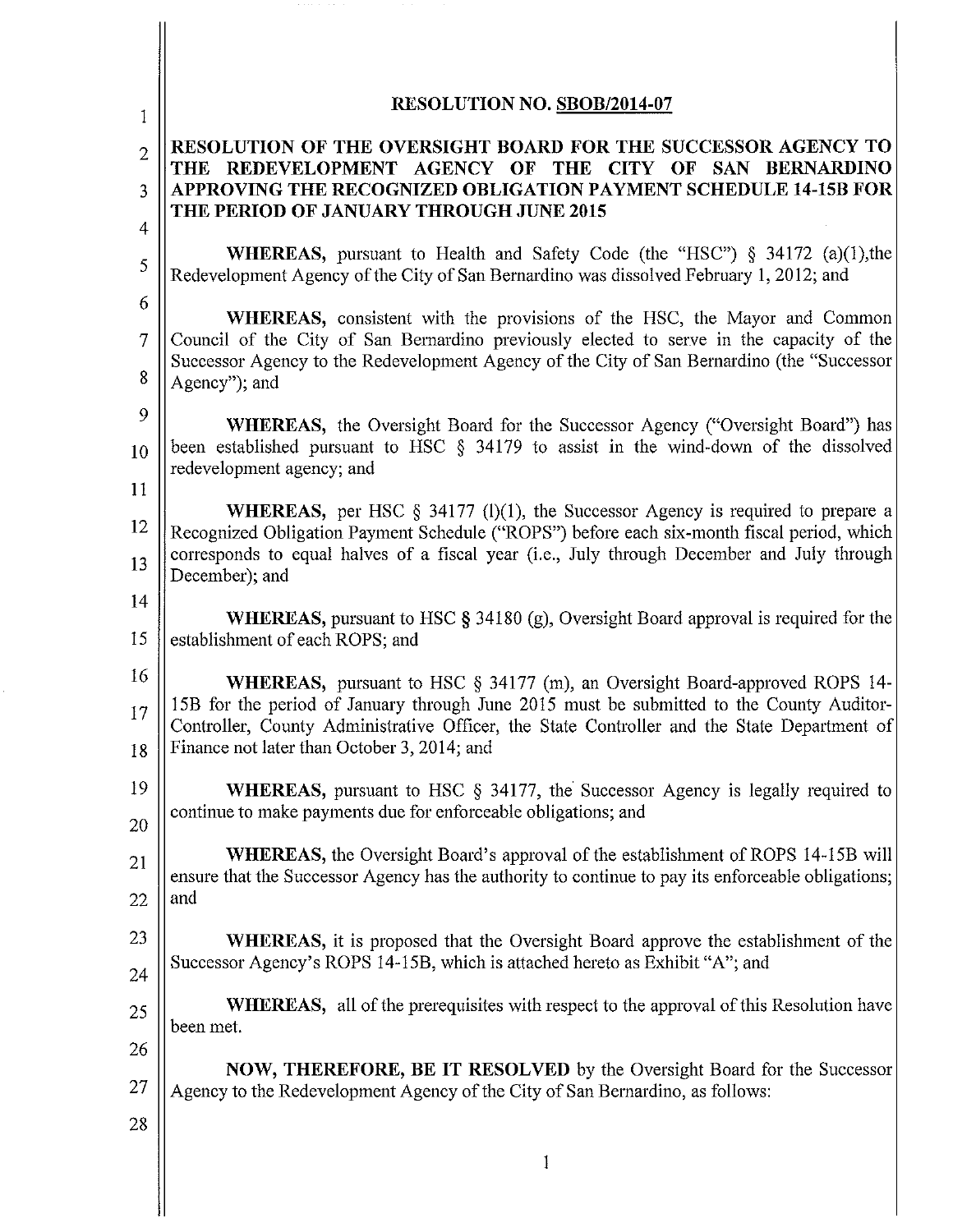| $\mathbf{1}$                                                                                                                               | Section 1.                                                                                                                                 | The foregoing recitals are true and correct and are a substantive part of this<br>Resolution.                                                                                                                                                                                                                                                                                                                                                                                                                                                                                                                                                                                                                                                                                                                                                                                                                |
|--------------------------------------------------------------------------------------------------------------------------------------------|--------------------------------------------------------------------------------------------------------------------------------------------|--------------------------------------------------------------------------------------------------------------------------------------------------------------------------------------------------------------------------------------------------------------------------------------------------------------------------------------------------------------------------------------------------------------------------------------------------------------------------------------------------------------------------------------------------------------------------------------------------------------------------------------------------------------------------------------------------------------------------------------------------------------------------------------------------------------------------------------------------------------------------------------------------------------|
| $\overline{c}$<br>3                                                                                                                        | Section 2.                                                                                                                                 | The Successor Agency's ROPS 14-15B for the period of January through June<br>2015, which is attached hereto as Exhibit "A", is approved.                                                                                                                                                                                                                                                                                                                                                                                                                                                                                                                                                                                                                                                                                                                                                                     |
| $\overline{4}$<br>5<br>6<br>7<br>8<br>9<br>10<br>11<br>12<br>13<br>14<br>15<br>16<br>17<br>$18\,$<br>19<br>$20\,$<br>21<br><b>22</b><br>23 | Section 3.<br>Section 4.<br>111<br>///<br>///<br>///<br>111<br>$\frac{1}{2}$<br>111<br>$\frac{1}{2}$<br>$\frac{1}{2}$<br>111<br>111<br>111 | The City Manager, or designee, is authorized to: i) post that ROPS 14-15B on the<br>City's website, ii) transmit the ROPS 14-15B to the County Auditor-Controller,<br>the County Administrative Officer, the State Controller and the State Department<br>of Finance for their review within the timeframe and in the manner prescribed by<br>the HSC; and iii) make ministerial revisions to ROPS 14-15B, which may include,<br>but are not limited to restating the information included within ROPS 14-15B in<br>any format that may be requested by the State Department of Finance, take such<br>other actions and execute such other documents as are necessary to effectuate the<br>intent of this Resolution, and to implement ROPS 14-15B on behalf of the<br>Successor Agency, including authorizing and causing such payments.<br>This Resolution shall take effect upon the date of its adoption |
| 24<br>25                                                                                                                                   | $\frac{1}{2}$<br>111                                                                                                                       |                                                                                                                                                                                                                                                                                                                                                                                                                                                                                                                                                                                                                                                                                                                                                                                                                                                                                                              |
| 26<br>27                                                                                                                                   | 111<br>111                                                                                                                                 |                                                                                                                                                                                                                                                                                                                                                                                                                                                                                                                                                                                                                                                                                                                                                                                                                                                                                                              |
| 28                                                                                                                                         | 111                                                                                                                                        | $\overline{2}$                                                                                                                                                                                                                                                                                                                                                                                                                                                                                                                                                                                                                                                                                                                                                                                                                                                                                               |

 $\frac{1}{2}$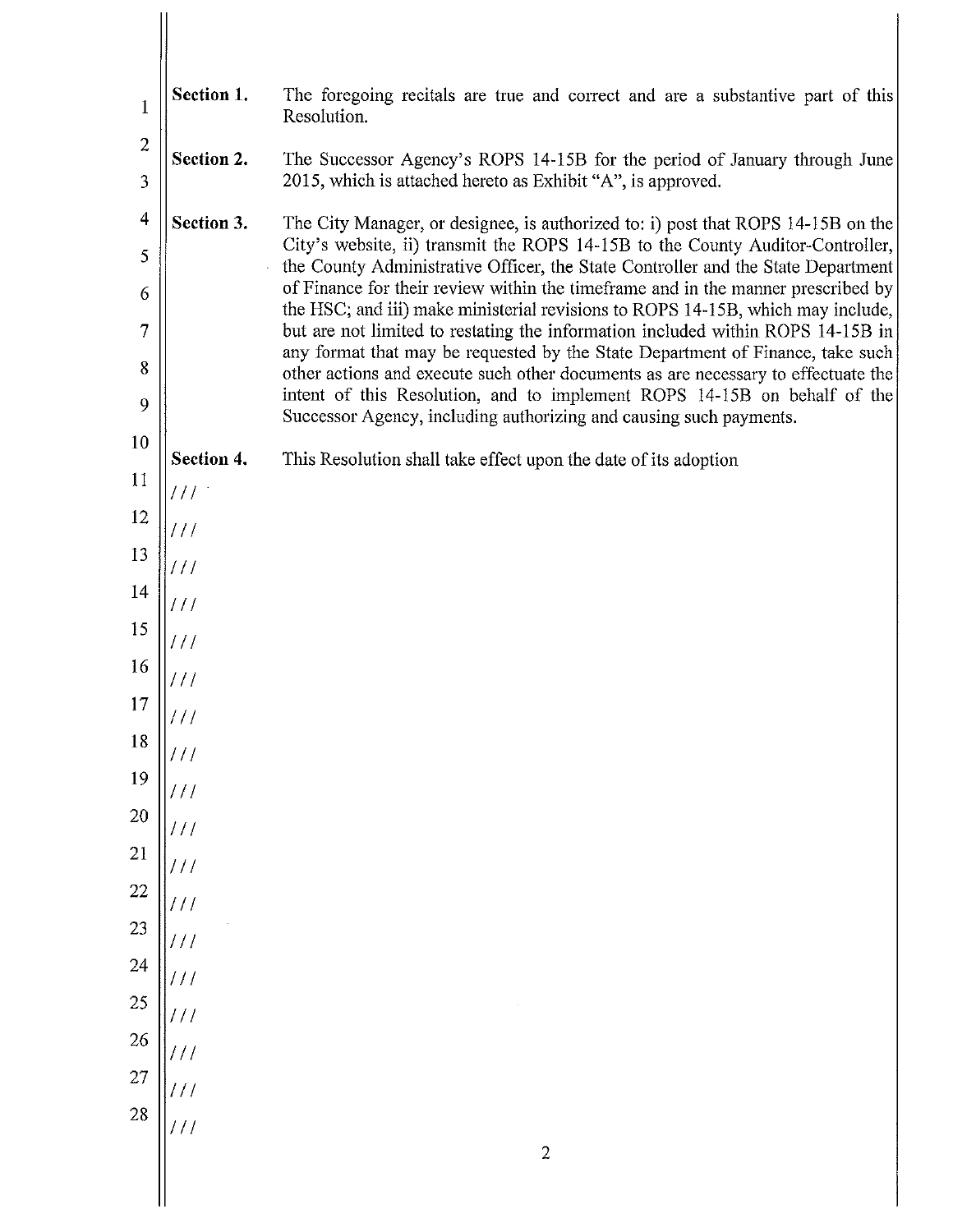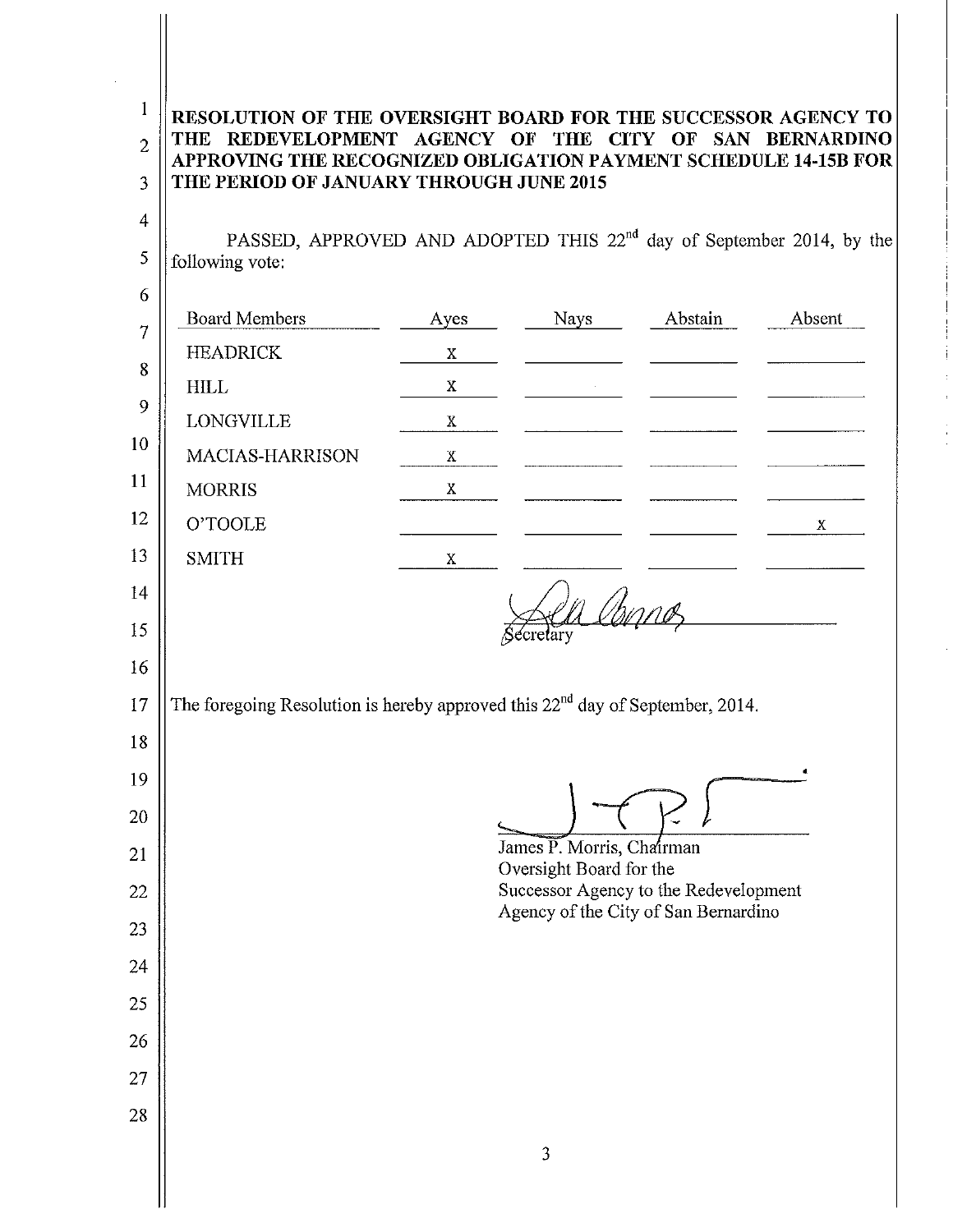| $\mathbf{1}$   | <b>EXHIBIT "A"</b>                                                            |
|----------------|-------------------------------------------------------------------------------|
| $\overline{2}$ |                                                                               |
| 3              | SUCCESSOR AGENCY TO THE REDEVELOPMENT AGENCY<br>OF THE CITY OF SAN BERNARDINO |
| $\overline{4}$ | <b>AMENDED</b>                                                                |
| 5              | RECONGNIZED OBLIGATION PAYMENT SCHEDULE 14-15B<br>(January through June 2015) |
| 6              | (See Attachment)                                                              |
| $\overline{7}$ |                                                                               |
| 8              |                                                                               |
| 9              |                                                                               |
| 10             |                                                                               |
| 11             |                                                                               |
| 12             |                                                                               |
| 13             |                                                                               |
| 14             |                                                                               |
| 15             |                                                                               |
| 16             |                                                                               |
| $17\,$         |                                                                               |
| $18\,$         |                                                                               |
| 19             |                                                                               |
| $20\,$         |                                                                               |
| 21             |                                                                               |
| 22             |                                                                               |
| 23             |                                                                               |
| 24             |                                                                               |
| 25             |                                                                               |
| 26             |                                                                               |
| 27             |                                                                               |
| 28             |                                                                               |
|                | $\overline{4}$                                                                |

 $\mathbb{I}$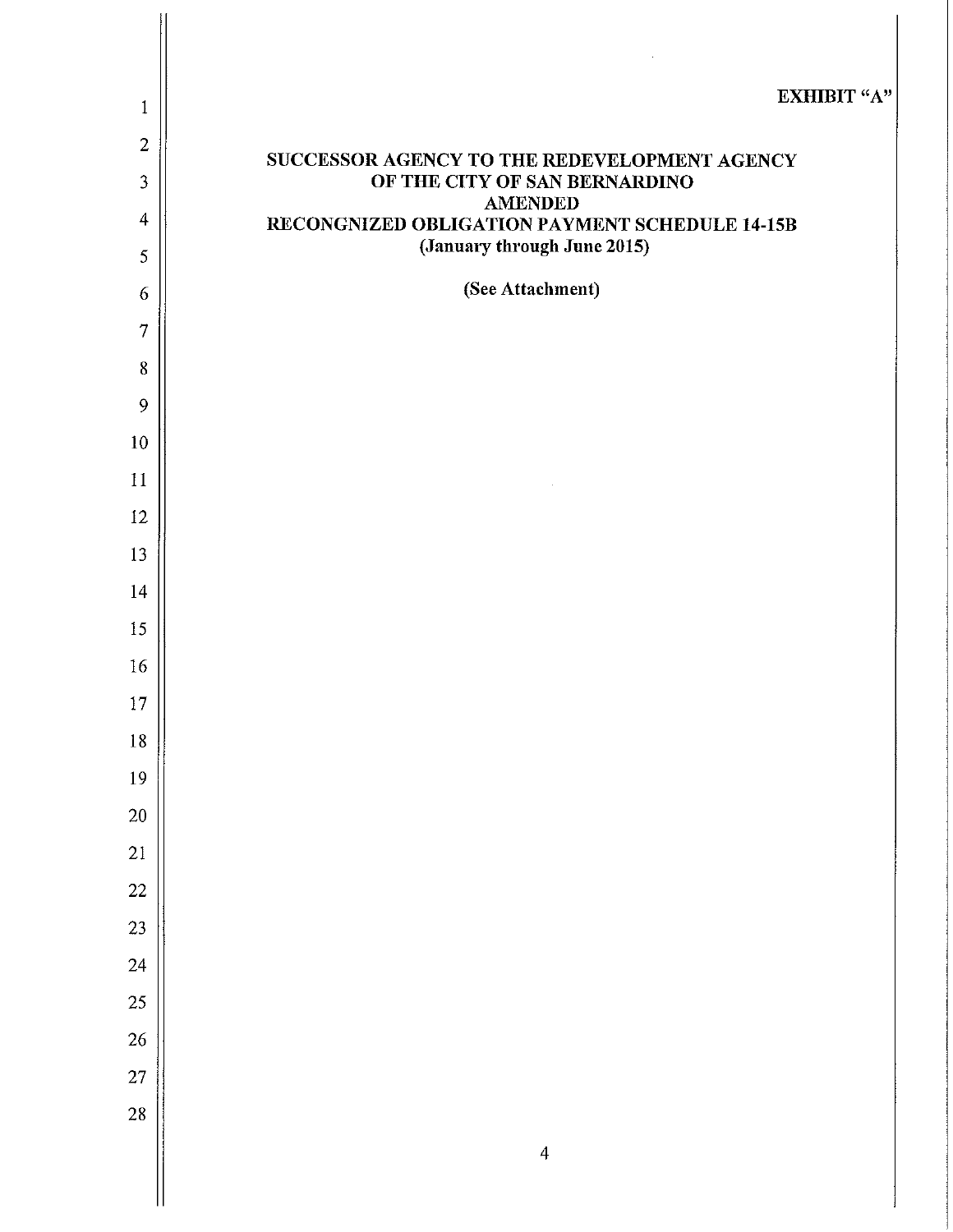Name Title

/s/

Signature Date Date Date

# **Recognized Obligation Payment Schedule (ROPS 14-15B) - Summary**

|              | <b>Current Period Requested Funding for Outstanding Debt or Obligation</b>                                        |    | <b>Six-Month Total</b> |
|--------------|-------------------------------------------------------------------------------------------------------------------|----|------------------------|
| A            | Enforceable Obligations Funded with Non-Redevelopment Property Tax Trust Fund (RPTTF) Funding<br>Sources (B+C+D): | S. | 1,501,742              |
| B            | <b>Bond Proceeds Funding (ROPS Detail)</b>                                                                        |    |                        |
| С            | Reserve Balance Funding (ROPS Detail)                                                                             |    |                        |
| D            | Other Funding (ROPS Detail)                                                                                       |    | 1,501,742              |
| Е            | Enforceable Obligations Funded with RPTTF Funding (F+G):                                                          |    | 20,469,740             |
| F            | Non-Administrative Costs (ROPS Detail)                                                                            |    | 19,873,534             |
| G            | Administrative Costs (ROPS Detail)                                                                                |    | 596,206                |
| н            | <b>Current Period Enforceable Obligations (A+E):</b>                                                              |    | 21,971,482             |
|              | Successor Agency Self-Reported Prior Period Adjustment to Current Period RPTTF Requested Funding                  |    |                        |
|              | Enforceable Obligations funded with RPTTF (E):                                                                    |    | 20,469,740             |
| J            | Less Prior Period Adjustment (Report of Prior Period Adjustments Column S)                                        |    | (556, 964)             |
| K            | Adjusted Current Period RPTTF Requested Funding (I-J)                                                             | \$ | 19,912,776             |
|              | County Auditor Controller Reported Prior Period Adjustment to Current Period RPTTF Requested Funding              |    |                        |
|              | Enforceable Obligations funded with RPTTF (E):                                                                    |    | 20,469,740             |
| M            | Less Prior Period Adjustment (Report of Prior Period Adjustments Column AA)                                       |    |                        |
| $\mathsf{N}$ | Adjusted Current Period RPTTF Requested Funding (L-M)                                                             |    | 20,469,740             |
|              | Certification of Oversight Board Chairman:                                                                        |    |                        |

Filed for the January 1, 2015 through June 30, 2015 Period

| <b>Name of Successor Agency:</b> | San Bernardino City |
|----------------------------------|---------------------|
| <b>Name of County:</b>           | San Bernardino      |

Certification of Oversight Board Chairman:

Pursuant to Section 34177 (m) of the Health and Safety code, I hereby certify that the above is a true and accurate Recognized Obligation Payment Schedule for the above named agency.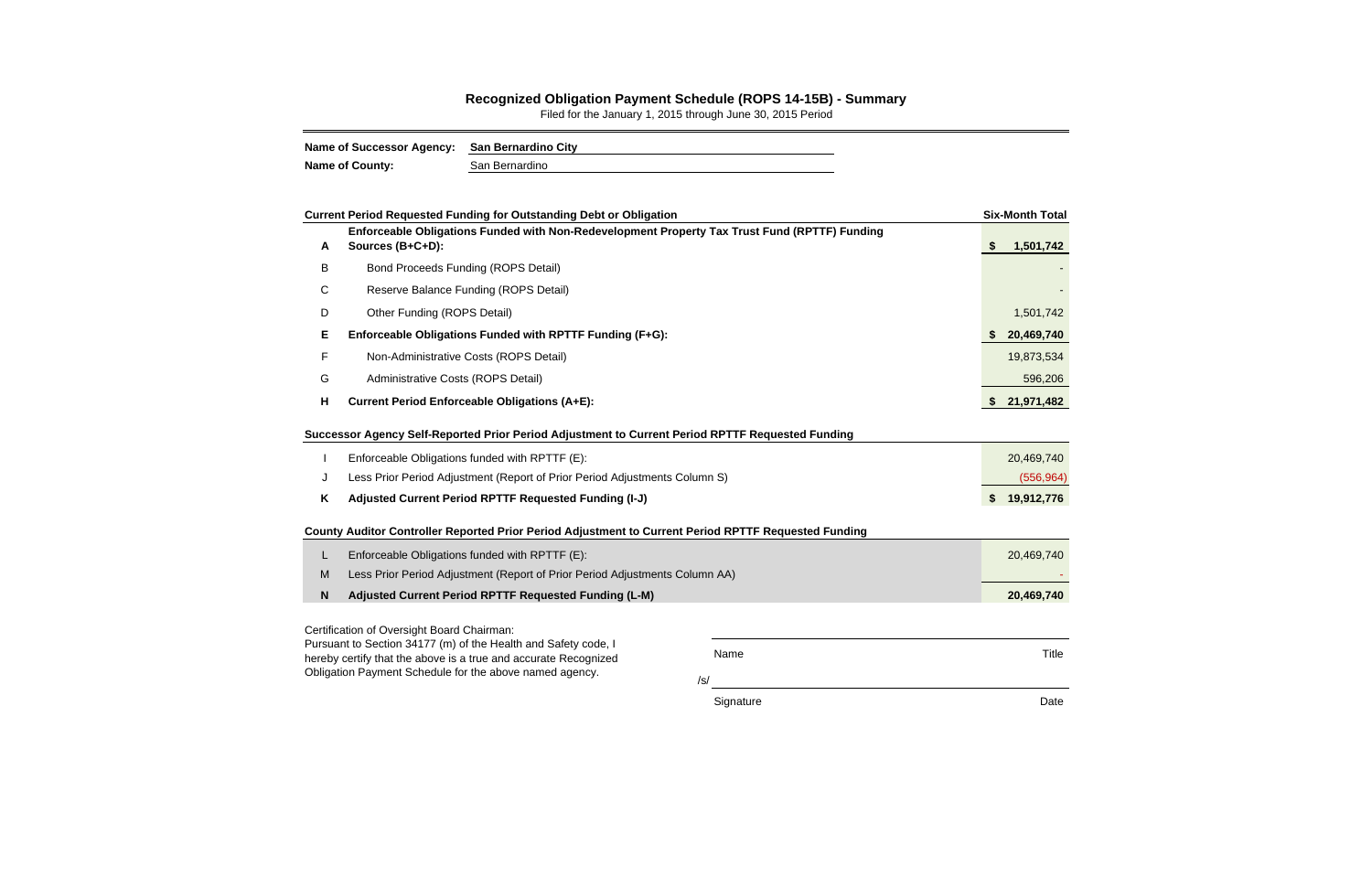|   |                                                                   |                                                            |                       |                                                                  |                                           | Recognized Obligation Payment Schedule (ROPS 14-15B) - ROPS Detail<br>January 1, 2015 through June 30, 2015<br>(Report Amounts in Whole Dollars) |                              |                                          |          |                      |                                           |                        |                      |              |                        |
|---|-------------------------------------------------------------------|------------------------------------------------------------|-----------------------|------------------------------------------------------------------|-------------------------------------------|--------------------------------------------------------------------------------------------------------------------------------------------------|------------------------------|------------------------------------------|----------|----------------------|-------------------------------------------|------------------------|----------------------|--------------|------------------------|
| A | B                                                                 | C                                                          | D                     | E.                                                               |                                           | G                                                                                                                                                | н                            |                                          |          |                      |                                           | м                      | N                    | $\mathbf{o}$ | P                      |
|   |                                                                   |                                                            |                       |                                                                  |                                           |                                                                                                                                                  |                              |                                          |          |                      |                                           | <b>Funding Source</b>  |                      |              |                        |
|   |                                                                   |                                                            |                       |                                                                  |                                           |                                                                                                                                                  |                              |                                          |          |                      | Non-Redevelopment Property Tax Trust Fund |                        |                      |              |                        |
|   |                                                                   |                                                            |                       |                                                                  |                                           |                                                                                                                                                  |                              | <b>Total</b>                             |          |                      | (Non-RPTTF)                               |                        | <b>RPTTF</b>         |              |                        |
|   | Item #   Project Name / Debt Obligation                           | <b>Obligation Type</b>                                     | <b>Execution Date</b> | Contract/Agreement Contract/Agreement<br><b>Termination Date</b> | Payee                                     | <b>Description/Project Scope</b>                                                                                                                 | <b>Project Area</b>          | <b>Outstanding Debt</b><br>or Obligation | Retired  | <b>Bond Proceeds</b> | Reserve<br><b>Balance</b>                 | <b>Other Funds</b>     | Non-Admin            | <b>Admin</b> | <b>Six-Month Total</b> |
|   |                                                                   |                                                            |                       |                                                                  |                                           |                                                                                                                                                  |                              | \$251,229,149                            |          |                      | l S                                       | $1,501,742$ \$<br>l SS | $19,873,534$ \$      | 596,206      | 21,971,482             |
|   | 1998A TABs<br>1998B TABs                                          | Bonds Issued On or 3/2/1998<br>Bonds Issued On or 3/2/1998 |                       | 7/1/2020<br>7/1/2020                                             | <b>US Bank</b><br><b>US Bank</b>          | Central City RDA Projects<br><b>Central City RDA Projects</b>                                                                                    | M/CC<br>M/CC                 | 8,750,743<br>4,700,499                   | N.<br>N. |                      |                                           |                        | 1,247,144<br>558,250 |              | 1,247,144<br>558,250   |
|   | 6 2002A TABS                                                      | Before 12/31/10<br>Bonds Issued On or 3/4/2002             |                       | 2/1/2031                                                         | <b>US Bank</b>                            | Mt Vernon Project Area                                                                                                                           | <b>MTV</b>                   | 4,825,665                                | N        |                      |                                           |                        | 85,425               |              | 85,425                 |
|   |                                                                   | Before 12/31/10                                            |                       |                                                                  |                                           |                                                                                                                                                  |                              |                                          |          |                      |                                           |                        |                      |              |                        |
|   | $\frac{1}{2002}$ TABs                                             | Bonds Issued On or 11/19/2001<br>Before 12/31/10           |                       | 4/1/2026                                                         | <b>US Bank</b>                            | SC, CCN, SEIP, NW, TRI, UP and SV SC, CCN, SEIP, NW,<br>Projects                                                                                 | TRI, UP, SV                  | 26,636,934                               | N.       |                      |                                           |                        | 1,928,888            |              | 1,928,888              |
|   | 8 2005A TABS                                                      | Bonds Issued On or 9/22/2005<br>Before 12/31/10            |                       | 10/1/2025                                                        | <b>US Bank</b>                            | SC, CCN, SEIP, NW, TRI, UP and SV SC, CCN, SEIP, NW,                                                                                             |                              | 49,259,514                               | N.       |                      |                                           |                        | 984,220              |              | 984,220                |
|   | 9 2005B TABS                                                      | Bonds Issued On or 9/22/2005                               |                       | 10/1/2025                                                        | <b>US Bank</b>                            | Projects<br>SC, CCN, SEIP, NW, TRI, UP and SV SC, CCN, SEIP, NW,                                                                                 | TRI,UP,SV                    | 18,332,319                               | N        |                      |                                           |                        | 367,282              |              | 367,282                |
|   | 10 2010A RECOVERY ZONE                                            | Before 12/31/10<br>Bonds Issued On or 12/6/2010            |                       | 4/1/2030                                                         | <b>US Bank</b>                            | Projects<br>Recovery Zone Projects                                                                                                               | TRI, UP, SV<br>CCN, M/CC, NW | 11,505,574                               | N.       |                      |                                           | 116,493                | 342,382              |              | 458,875                |
|   |                                                                   | Before 12/31/10                                            |                       |                                                                  |                                           |                                                                                                                                                  |                              |                                          |          |                      |                                           |                        |                      |              |                        |
|   | 11 2010B TABS                                                     | Bonds Issued On or 12/6/2010<br>Before 12/31/10            |                       | 4/1/2028                                                         | <b>US Bank</b>                            | Northwest Project Area                                                                                                                           | <b>NW</b>                    | 4,352,710                                | N        |                      |                                           |                        | 236,800              |              | 236,800                |
|   | 12 1995H Highland Lutheran SR<br>Housing                          | Revenue Bonds<br>Issued On or Before<br>12/31/10           | 6/19/1995             | 7/1/2025                                                         | <b>US Bank</b>                            | <b>Sr Housing Complex</b>                                                                                                                        | <b>IVDA</b>                  | 1,672,109                                | N.       |                      |                                           | 1,452                  | 105,486              |              | 106,938                |
|   | 13 1995R Casa Ramona Sr Housing                                   | Revenue Bonds<br>Issued On or Before<br>12/31/10           | 6/19/1995             | 7/1/2025                                                         | <b>US Bank</b>                            | Ramona Sr Housing Complex                                                                                                                        | <b>MTV</b>                   | 1,544,782                                | N.       |                      |                                           | 31,170                 | 67,024               |              | 98,194                 |
|   | 14 CMB-Export \$15,000,000 Notes                                  | Third-Party Loans                                          | 10/5/2009             | 9/1/2015                                                         |                                           | CMB Export Infrastructure Various construction projects per                                                                                      | SC, UP, CCN, CCS,            | 15,787,500                               | N.       |                      |                                           |                        | 393,750              |              | 393,750                |
|   | 15 CMB-Export \$10,000,000 Notes                                  | Third-Party Loans                                          | 3/8/2011              | 12/1/2017                                                        | Group<br><b>CMB</b> Export Infrastructure | agreement<br>Various construction projects per                                                                                                   | SEIP, TRI<br>CCE,CCS,CCN,    | 11,575,000                               | N        |                      |                                           |                        | 262,500              |              | 262,500                |
|   | 16 CMB-Export \$8,000,000 Notes                                   | Third-Party Loans                                          | 9/1/2010              | 10/1/2016                                                        | Group<br><b>CMB Export Infrastructure</b> | agreement<br>Various construction projects per                                                                                                   | M/CC<br><b>IVDA</b>          | 8,840,000                                | N        |                      |                                           |                        | 210,000              |              | 210,000                |
|   |                                                                   |                                                            |                       |                                                                  | Group                                     | agreement                                                                                                                                        |                              |                                          |          |                      |                                           |                        |                      |              |                        |
|   | 17 Cinema Section 108 Bonds                                       | Bonds Issued On or 6/15/1998<br>Before 12/31/10            |                       | 8/1/2018                                                         | <b>Bank of New York</b>                   | Cinema Star Project                                                                                                                              | CCN, M/CC, NW                | 3,033,296                                | N.       |                      |                                           |                        | 27,853               |              | 27,853                 |
|   | 18 Arden-Guthrie Sec. 108 Bonds                                   | Bonds Issued On or 7/24/2006<br>Before 12/31/10            |                       | 8/1/2025                                                         | <b>Bank of New York</b>                   | North Arden/Guthire Project --<br><b>Subordinate Credit to CDBG</b>                                                                              | <b>IVDA</b>                  | 5,032,129                                | N        |                      |                                           |                        |                      |              |                        |
|   | 19 Hillwood-DDA TI Reimbursement                                  | OPA/DDA/Constructi 9/18/2006                               |                       | 4/27/2021                                                        | <b>Hillwood Properties</b>                | Tax Sharing Agreement - Warehouse<br>Facility                                                                                                    | <b>SC</b>                    | 3,001,561                                | N        |                      |                                           |                        |                      |              |                        |
|   | 20 BP CA - Site Remediation                                       | OPA/DDA/Constructi 10/7/2002                               |                       | 9/30/2018                                                        | <b>BP Cal</b>                             | Tax Sharing Agreement - Site                                                                                                                     | TRI                          | 789,935                                  | N        |                      |                                           |                        | 95,129               |              | 95,129                 |
|   | 24 SB County Transitional Assistance                              | on<br>OPA/DDA/Constructi 8/16/2004                         |                       | 2/2/2020                                                         | Waterman Holdings                         | Remediation<br>Tax Sharing Agreement - New                                                                                                       | CCE                          | 317,106                                  | N        |                      |                                           |                        |                      |              |                        |
|   | Department (TAD) Leased Building on<br>28 2006 TABs               | Bonds Issued On or 3/20/2006                               |                       | 5/1/2027                                                         | <b>US Bank</b>                            | Construction<br><b>LMIHF Projects/Programs</b>                                                                                                   | <b>CCN</b>                   | 26,261,494                               | N        |                      |                                           |                        | 2,126,559            |              | 2,126,559              |
|   |                                                                   | Before 12/31/10                                            |                       |                                                                  |                                           |                                                                                                                                                  |                              |                                          |          |                      |                                           |                        |                      |              |                        |
|   | 30 PERS - Unfunded Pension Liability                              | Unfunded Liabilities                                       | 6/30/2010             | 8/10/2045                                                        | <b>CalPERS</b>                            | Est. Unfunded Pension Balance as of ALL<br>6-30-2010                                                                                             |                              | 843,500                                  | N        |                      |                                           |                        |                      |              |                        |
|   | 31 Retireee Health Benefit                                        | Miscellaneous                                              | 6/23/2005             | 8/10/2045                                                        | Various Employees                         | Retiree Supplemental Health Benefit<br>per Agency Policy                                                                                         | <b>ALL</b>                   | 5,209,515                                | N        |                      |                                           |                        | 27,500               |              | 27,500                 |
|   | 32 Successor Agency Admin.                                        | Admin Costs                                                | 2/1/2012              | 4/1/2030                                                         | Various                                   | Various admin activities in support of<br>the dissolution of the former RDA                                                                      | <b>ALL</b>                   | 7,872,000                                | N        |                      |                                           |                        |                      | 596,206      | 596,206                |
|   | 33 Litigation - Carousel Mall (Placo)                             | Litigation                                                 | 9/7/2011              | 4/1/2030                                                         | Lewis Brisbois                            | Legal representation for litigation                                                                                                              | M/CC                         |                                          | Y        |                      |                                           |                        |                      |              |                        |
|   | 34 Litigation - Peart v. City of San<br>Bernardino                | Litigation                                                 | 5/20/2011             | 4/1/2030                                                         | Lewis Brisbois                            | Lawsuit - Personal injury                                                                                                                        | <b>ALL</b>                   |                                          | Y        |                      |                                           |                        |                      |              |                        |
|   | 36 Litigation - Glen Aire MHP Corp                                | Litigation                                                 | 3/5/2012              | 4/1/2030                                                         | Endeman Lincoln Turek<br>Heater           | Lawsuit - Glen Aire MHP Corp et al                                                                                                               | City, IVDA                   |                                          | Y        |                      |                                           |                        |                      |              |                        |
|   | 38 Long Term Property Maintenance                                 | Property<br>Maintenance                                    | 6/28/2011             | 8/10/2045                                                        | Various Vendors                           | Maintenance of former RDA properties<br>in accordance with AB 1484                                                                               |                              | 6,750,000                                | N        |                      |                                           | 1,250,000              |                      |              | 1,250,000              |
|   | 41 Auto Plaza - Reader Board                                      | OPA/DDA/Constructi 5/17/2010                               |                       | 4/1/2030                                                         | <b>Citizens Business Bank</b>             | Loan Guarantee Only                                                                                                                              | <b>SEIP</b>                  |                                          | N        |                      |                                           |                        |                      |              |                        |
|   | 82 HSC 34171 (d)(1)(A) Reserve                                    | Bonds Issued On or 3/2/1998<br>Before 12/31/10             |                       | 4/1/2030                                                         | <b>US Bank</b>                            | Replenishment of DSR Draws                                                                                                                       | <b>ALL</b>                   | 4,849,838                                | N        |                      |                                           |                        |                      |              |                        |
|   | 84 Securities Servicing                                           | Fees                                                       | 3/2/1998              | 4/1/2030                                                         | US Bank                                   | Securities Servicing of all Bonds                                                                                                                | <b>ALL</b>                   | 924,157                                  | N        |                      |                                           |                        | 71,089               |              | 71,089                 |
|   | 85 Unfunded Prior-Year Pass-Through<br><b>Payment Obligations</b> | Miscellaneous                                              | 7/1/2009              | 4/1/2030                                                         | SBVMWD                                    | Unfunded Prior-Year Pass-Through<br><b>Payment Obligations</b>                                                                                   | <b>ALL</b>                   |                                          | Y        |                      |                                           |                        |                      |              |                        |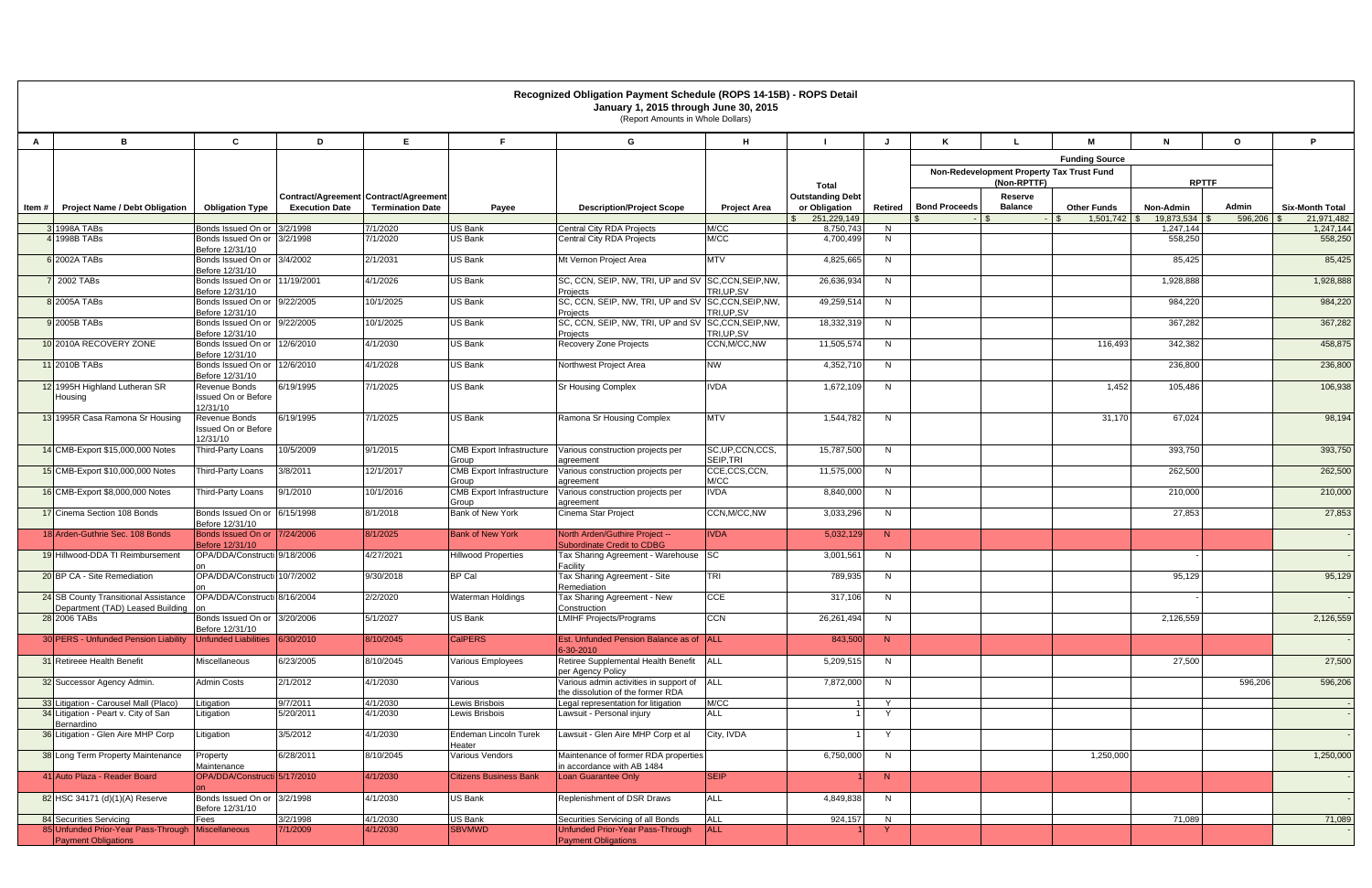| $\mathsf{A}$   | B.                                                                                                                             | C                                               | D                     |                                                                  | Recognized Obligation Payment Schedule (ROPS 14-15B) - ROPS Detail<br>January 1, 2015 through June 30, 2015<br>(Report Amounts in Whole Dollars)    |                                                                                            |                          |                                          |              |                                           |                           |                       |                  |         |                        |
|----------------|--------------------------------------------------------------------------------------------------------------------------------|-------------------------------------------------|-----------------------|------------------------------------------------------------------|-----------------------------------------------------------------------------------------------------------------------------------------------------|--------------------------------------------------------------------------------------------|--------------------------|------------------------------------------|--------------|-------------------------------------------|---------------------------|-----------------------|------------------|---------|------------------------|
|                |                                                                                                                                |                                                 |                       | E                                                                | F.                                                                                                                                                  | G                                                                                          | H                        |                                          |              |                                           |                           | м                     | $\mathbf{N}$     | $\circ$ | P                      |
|                |                                                                                                                                |                                                 |                       |                                                                  |                                                                                                                                                     |                                                                                            |                          |                                          |              |                                           |                           | <b>Funding Source</b> |                  |         |                        |
|                |                                                                                                                                |                                                 |                       |                                                                  |                                                                                                                                                     |                                                                                            |                          |                                          |              | Non-Redevelopment Property Tax Trust Fund |                           |                       |                  |         |                        |
|                |                                                                                                                                |                                                 |                       |                                                                  |                                                                                                                                                     |                                                                                            |                          | <b>Total</b>                             |              |                                           | (Non-RPTTF)               |                       | <b>RPTTF</b>     |         |                        |
| ltem #         | <b>Project Name / Debt Obligation</b>                                                                                          | <b>Obligation Type</b>                          | <b>Execution Date</b> | Contract/Agreement Contract/Agreement<br><b>Termination Date</b> | Payee                                                                                                                                               | <b>Description/Project Scope</b>                                                           | <b>Project Area</b>      | <b>Outstanding Debt</b><br>or Obligation | Retired      | <b>Bond Proceeds</b>                      | Reserve<br><b>Balance</b> | <b>Other Funds</b>    | <b>Non-Admin</b> | Admin   | <b>Six-Month Total</b> |
|                | 87 Carousel Mall Past Due Prop. Tax Miscellaneous<br>88 ACAA Limited Partnership Purchase Third-Party Loans                    |                                                 | 7/1/2010<br>5/19/2011 | 4/1/2030                                                         | <b>SB County Tax Collector</b>                                                                                                                      | Prop. Taxes Assumed at Foreclosure                                                         | <b>ALL</b><br><b>ALL</b> | 869,69                                   | N<br>N       |                                           |                           |                       |                  |         |                        |
|                | <b>Money Note</b>                                                                                                              |                                                 |                       | 6/1/2012                                                         | <b>ACAA Limited Partnership</b>                                                                                                                     | <b>ACAA Limited Partnership Purchase</b><br><b>Money Note</b>                              |                          |                                          |              |                                           |                           |                       |                  |         |                        |
|                | 90 Discounted settlement of lawsuit to Property<br>foreclose mechanics lien against<br>former RDA property                     | Maintenance                                     | 3/3/2011              | 4/1/2030                                                         | San Bernardino Economic<br>Development Corp. for<br>payment to Allison<br><b>Mechanical</b>                                                         | Settlement of Case # CIVDS1211891   ALL                                                    |                          |                                          | N            |                                           |                           |                       |                  |         |                        |
|                | 91 Discounted settlement of lawsuit to<br>foreclose mechanics lien against<br>former RDA property                              | OPA/DDA/Constructi 3/3/2011<br>n <sub>n</sub>   |                       | 4/1/2030                                                         | San Bernardino Economic<br>Development Corp. for<br>payment to Regal<br>Entertainment Group, as<br>successor in interest to<br>Aspen Builders, Inc. | Settlement of Case # CIVDS1210338 ALL                                                      |                          |                                          | N            |                                           |                           |                       |                  |         |                        |
|                | 92 Discounted settlement of lawsuit to  OPA/DDA/Constructi 3/3/2011<br>foreclose mechanics lien against<br>former RDA property | $\Omega$                                        |                       | 4/1/2030                                                         | Development Corp. for<br>payments to L. A.<br>Engineering, Inc.                                                                                     | San Bernardino Economic Settlement of Case # CIVDS1210197 ALL                              |                          |                                          | N            |                                           |                           |                       |                  |         |                        |
|                | 93 Discounted settlement of lawsuit to<br>foreclose mechanics lien against<br>former RDA property                              | Property<br>Maintenance                         | 3/3/2011              | 4/1/2030                                                         | San Bernardino Economic<br>Development Corp. for<br>payment to Braughton<br>Const., Inc.                                                            | Settlement of Case # CIVDS1210289 ALL                                                      |                          |                                          | <sup>Y</sup> |                                           |                           |                       |                  |         |                        |
|                | 94 Unfunded Prior-Year Pass-Through Miscellaneous<br>Payment Obligations                                                       |                                                 | 2/12/2014             | 4/1/2030                                                         | <b>Rialto Unified School</b><br><b>District</b>                                                                                                     | Unfunded Prior-Year Pass-Through<br><b>Payment Obligations</b>                             | <b>ALL</b>               |                                          | Y            |                                           |                           |                       |                  |         |                        |
|                | 95 Unfunded Prior-Year Pass-Through Miscellaneous<br><b>Payment Obligations</b>                                                |                                                 | 2/12/2014             | 4/1/2030                                                         | <b>School District</b>                                                                                                                              | San Bernardino City Unified Unfunded Prior-Year Pass-Through<br><b>Payment Obligations</b> | <b>ALL</b>               | 2,223,398                                | N            |                                           |                           |                       | 2,223,398        |         | 2,223,398              |
|                | 96 Reimbursement Agreement for Debt Bonds Issued On or 9/29/1999                                                               |                                                 |                       | 9/1/2024                                                         | <b>US Bank</b>                                                                                                                                      | Reimbursement for Debt Service for                                                         | <b>ALL</b>               | 6,439,559                                | N            |                                           |                           |                       | 133,513          |         | 133,513                |
|                | Service on 1999 COPs<br>97 1998A TABS                                                                                          | Before 12/31/10<br>Bonds Issued On or 3/2/1998  |                       | 7/1/2020                                                         | <b>US Bank</b>                                                                                                                                      | 1999 COPs (201 Bldg. & South Valle)<br>Addition of Principal reduction                     | <b>ALL</b>               |                                          | Y            |                                           |                           |                       |                  |         |                        |
|                | 98 1998B TABs                                                                                                                  | Before 12/31/10<br>Bonds Issued On or 3/2/1998  |                       | 7/1/2020                                                         | <b>US Bank</b>                                                                                                                                      | payment for ROPS 13-14B<br>Addition of Principal reduction                                 | <b>ALL</b>               |                                          | $\mathsf{v}$ |                                           |                           |                       |                  |         |                        |
|                | 99 1995H Highland Lutheran SR                                                                                                  | Before 12/31/10<br>Revenue Bonds                | 6/19/1995             | 7/1/2025                                                         | <b>US Bank</b>                                                                                                                                      | payment for ROPS 13-14B<br>Difference between DOF approved                                 | <b>ALL</b>               |                                          | Y            |                                           |                           |                       |                  |         |                        |
| Housing        |                                                                                                                                | Issued On or Before<br>12/31/10                 |                       |                                                                  |                                                                                                                                                     | amount and actual amount per<br>Trustee's invoice                                          |                          |                                          |              |                                           |                           |                       |                  |         |                        |
|                | 100 1995R Casa Ramona Sr Housing                                                                                               | Revenue Bonds                                   | 6/19/1995             | 7/1/2025                                                         | <b>US Bank</b>                                                                                                                                      | Difference between DOF approved                                                            | <b>ALL</b>               |                                          | Y            |                                           |                           |                       |                  |         |                        |
|                |                                                                                                                                | Issued On or Before<br>12/31/10                 |                       |                                                                  |                                                                                                                                                     | amount and actual amount per<br>Trustee's invoice                                          |                          |                                          |              |                                           |                           |                       |                  |         |                        |
| 101 2006 TABs  |                                                                                                                                | Bonds Issued On or 3/20/2006<br>Before 12/31/10 |                       | 5/1/2027                                                         | <b>US Bank</b>                                                                                                                                      | Addition of Principal reduction<br>payment for ROPS 13-14B                                 | <b>ALL</b>               |                                          | Y            |                                           |                           |                       |                  |         |                        |
| 102 1997A TABs |                                                                                                                                | Bonds Issued On or 7/14/1997<br>Before 12/31/10 |                       | 9/1/2013                                                         | <b>US Bank</b>                                                                                                                                      | Correct error in DOF's ROPS II PPA<br>for EO $#2$                                          | <b>ALL</b>               |                                          | <sup>Y</sup> |                                           |                           |                       |                  |         |                        |
| 103 2005B TABs |                                                                                                                                | Bonds Issued On or 9/22/2005<br>Before 12/31/10 |                       | 10/1/2025                                                        | <b>US Bank</b>                                                                                                                                      | Correct error in DOF's ROPS II PPA<br>for EO $# 9$                                         | <b>ALL</b>               |                                          | Y            |                                           |                           |                       |                  |         |                        |
|                | 104 CMB-Export \$10,000,000 Notes                                                                                              | Third-Party Loans                               | 3/3/2011              | 12/1/2017                                                        | <b>CMB Export Infrastructure</b><br>Group                                                                                                           | Correct error in DOF's ROPS II PPA ALL<br>for EO #15                                       |                          |                                          | $\mathsf{v}$ |                                           |                           |                       |                  |         |                        |
|                | 105 Woolworth Bldg.                                                                                                            | Third-Party Loans                               | 8/1/2006              | 1/1/2013                                                         | Reynolds San Bernardino                                                                                                                             | Correct error in DOF's ROPS II PPA<br>for $EO \# 26$                                       | <b>ALL</b>               |                                          | Y            |                                           |                           |                       |                  |         |                        |
|                | 106 Litigation - Carousel Mall (Placo)                                                                                         | Litigation                                      | 9/7/2011              | 4/1/2030                                                         | Lewis Brisbois                                                                                                                                      | Correct error in DOF's ROPS II PPA<br>for EO #33                                           | <b>ALL</b>               |                                          | Y            |                                           |                           |                       |                  |         |                        |
|                | 107 Long Term Property Maintenance                                                                                             | Property<br>Maintenance                         | 6/28/2011             | 8/10/2045                                                        | Various Vendors                                                                                                                                     | Correct error in DOF's ROPS II PPA<br>for EO #38                                           | <b>ALL</b>               |                                          | Y            |                                           |                           |                       |                  |         |                        |
|                | 108 Neighborhood Housing Services,                                                                                             | <b>Unfunded Liabilities</b>                     | 8/10/2010             | 6/30/2013                                                        | Neighborhood Housing                                                                                                                                | Payment for Housing Program                                                                | <b>ALL</b>               |                                          | $\mathsf{Y}$ |                                           |                           |                       |                  |         |                        |
|                | Inc. Unpaid ROPS I Invoice                                                                                                     |                                                 |                       |                                                                  | Services, Inc.                                                                                                                                      | Expenses During ROPS I That Were<br>Not Paid and Discovered by Audit                       |                          |                                          |              |                                           |                           |                       |                  |         |                        |
|                | 109 2005A TABs Interest ROPS 13-14A Miscellaneous                                                                              |                                                 | 9/22/2005             | 10/1/2025                                                        | US Bank                                                                                                                                             | Correction of budget estimate error in ALL<br>ROPS 13-14A for interest due                 |                          |                                          | Y            |                                           |                           |                       |                  |         |                        |
|                | 110 2005B TABs Interest ROPS 13-14A Miscellaneous                                                                              |                                                 | 9/22/2005             | 10/1/2025                                                        | US Bank                                                                                                                                             | Correction of budget estimate error in ALL<br>ROPS 13-14A for interest due                 |                          |                                          | Y            |                                           |                           |                       |                  |         |                        |
| 14A            | 111 1995R Bonds Interest ROPS 13-                                                                                              | Miscellaneous                                   | 6/19/1995             | 7/1/2025                                                         | US Bank                                                                                                                                             | Correction of budget estimate error in ALL<br>ROPS 13-14A for interest due                 |                          |                                          | $\mathsf{Y}$ |                                           |                           |                       |                  |         |                        |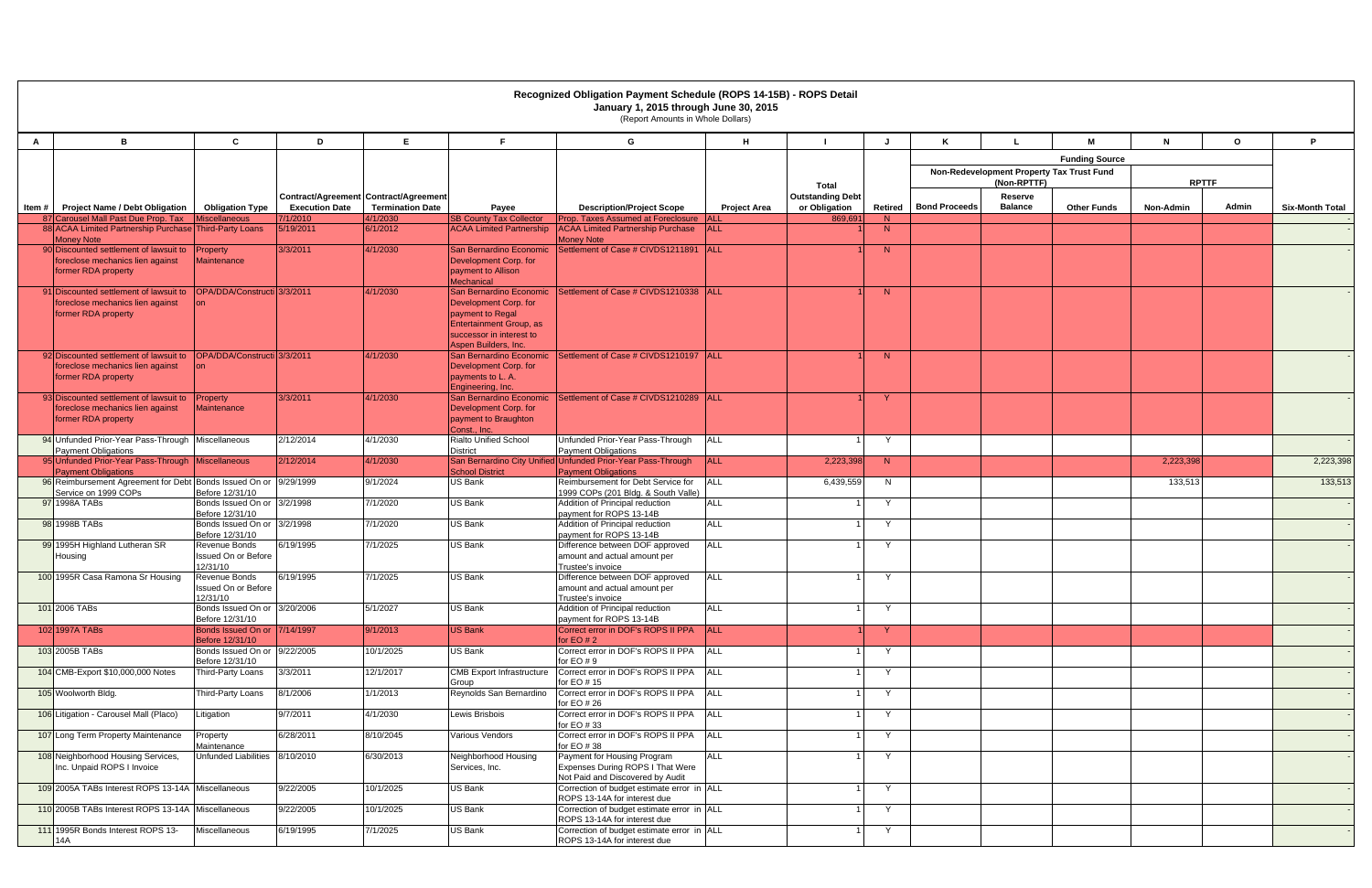|              | Recognized Obligation Payment Schedule (ROPS 14-15B) - ROPS Detail<br>January 1, 2015 through June 30, 2015<br>(Report Amounts in Whole Dollars) |                                     |                       |                                                                  |                                           |                                                                                                              |                     |                                                   |         |                         |                           |                                           |              |              |                        |
|--------------|--------------------------------------------------------------------------------------------------------------------------------------------------|-------------------------------------|-----------------------|------------------------------------------------------------------|-------------------------------------------|--------------------------------------------------------------------------------------------------------------|---------------------|---------------------------------------------------|---------|-------------------------|---------------------------|-------------------------------------------|--------------|--------------|------------------------|
| $\mathsf{A}$ | B                                                                                                                                                | $\mathbf{c}$                        | D                     | E                                                                | F.                                        | G                                                                                                            | H                   |                                                   |         |                         |                           | м                                         | $\mathbf{N}$ | $\mathbf{o}$ | P.                     |
|              |                                                                                                                                                  |                                     |                       |                                                                  |                                           |                                                                                                              |                     |                                                   |         |                         |                           | <b>Funding Source</b>                     |              |              |                        |
|              |                                                                                                                                                  |                                     |                       |                                                                  |                                           |                                                                                                              |                     |                                                   |         |                         | (Non-RPTTF)               | Non-Redevelopment Property Tax Trust Fund | <b>RPTTF</b> |              |                        |
|              | Item #   Project Name / Debt Obligation                                                                                                          | <b>Obligation Type</b>              | <b>Execution Date</b> | Contract/Agreement Contract/Agreement<br><b>Termination Date</b> | Payee                                     | <b>Description/Project Scope</b>                                                                             | <b>Project Area</b> | Total<br><b>Outstanding Debt</b><br>or Obligation |         | Retired   Bond Proceeds | Reserve<br><b>Balance</b> | <b>Other Funds</b>                        | Non-Admin    | Admin        | <b>Six-Month Total</b> |
|              | 112 CMB-Export \$10,000,000 Notes<br>Interest ROPS 13-14A                                                                                        | Third-Party Loans                   | 3/3/2011              | 12/1/2017                                                        | <b>CMB</b> Export Infrastructure<br>Group | Correction of budget estimate error in ALL<br>ROPS 13-14A for interest due                                   |                     |                                                   | - Y     |                         |                           |                                           |              |              |                        |
|              | 113 Unfunded Prior-Year Pass-Through Miscellaneous                                                                                               |                                     | 2/12/2014             | 4/1/2030                                                         | San Bernardino County                     | Unfunded Prior-Year Pass-Through                                                                             | <b>ALL</b>          | 81,700                                            | N       |                         |                           |                                           | 81,700       |              | 81,700                 |
|              | <b>Payment Obligations</b><br>114 Unfunded Prior-Year Pass-Through   Miscellaneous                                                               |                                     | 9/12/2013             | 4/1/2030                                                         | Superintendent of Schools                 | <b>Payment Obligations</b><br>San Bernardino Community Unfunded Prior-Year Pass-Through                      | <b>ALL</b>          | 592,431                                           | N       |                         |                           |                                           | 592,431      |              | 592,431                |
|              | <b>Payment Obligations</b><br>115 Third-Party Related Litigation                                                                                 | Litigation                          | 2/1/2012              | 4/1/2030                                                         | College Dist.<br><b>Special Counsel</b>   | <b>Payment Obligations</b><br>Third-Party Related Litigation; On-                                            | <b>ALL</b>          | 50,000                                            | N.      |                         |                           |                                           | 50,000       |              | 50,000                 |
|              | 116 Real Property Security Services                                                                                                              | Project Management 9/15/2014        |                       | 6/30/2017                                                        | Platinum Sercurity, Inc.                  | going and Anticipated.<br>Night-time Mobile Security Guard                                                   | <b>ALL</b>          | 622,252                                           | N       |                         |                           | 102,627                                   |              |              | 102,627                |
|              | 117 Appraisal Services - Litigation                                                                                                              | Costs<br>Litigation                 | 10/6/2014             | 6/30/2015                                                        | Integra Realty Resources,                 | Servcies<br>Appraisal for SANBAG Eminent                                                                     | <b>ALL</b>          | 9,500                                             | N       |                         |                           |                                           | 9,500        |              | 9,500                  |
|              | 118 Condemnation Judgment                                                                                                                        | Litigation                          | 12/14/2010            | 6/30/2015                                                        | Estate of William R. Bland                | Domain Lawsuit Defense<br>Unpaid Judgment and Final Order of ALL                                             |                     | 87,000                                            | N       |                         |                           |                                           | 87,000       |              | 87,000                 |
|              |                                                                                                                                                  |                                     |                       |                                                                  |                                           | Condemnation                                                                                                 |                     |                                                   |         |                         |                           |                                           |              |              |                        |
|              | 119 CMB-Export \$15,000,000 Note<br>Pricipal Reduction Payment                                                                                   | Third-Party Loans                   | 10/5/2009             | 9/1/2015                                                         | <b>CMB Export Infrastructure</b><br>Group | One-Half of principal reduction<br>payment due on 9/1/2015 for EO # 14<br>(HSC 34171 (d)(1)(A) Reserve)      |                     | 7,500,000                                         | N       |                         |                           |                                           | 7,500,000    |              | 7,500,000              |
|              | 120 Continuing Disclosure Services                                                                                                               | Professional<br>Services            | 10/1/2012             | 9/30/2017                                                        | Urban Futures, Inc.                       | Continuing Disclosure Services for<br>2002, 2002A, 2005A, 2005B, 2006,<br>2010A and 2010B TABs               | <b>ALL</b>          | 40,500                                            | N       |                         |                           |                                           | 13,500       |              | 13,500                 |
|              | 121 Litigation - Glen Aire MHP Corp                                                                                                              | Litigation                          | 3/5/2012              | 4/1/2030                                                         | Endeman Lincoln Turek<br>Heater           | The amount requested is to correct<br>the budget under-estimate for ROPS<br>13-14B. See EO # 36 on PPA Form. | City, IVDA          | 23,275                                            | N       |                         |                           |                                           | 23,275       |              | 23,275                 |
|              | 122 Infrastructure - Watson OPA                                                                                                                  | OPA/DDA/Constructi 12/20/2010<br>on |                       | 7/31/2013                                                        | University Parkway<br>Promenade           | The amount requested is to correct<br>the budget under-estimate for ROPS<br>13-14B. See EO # 40 on PPA Form. | SC                  | 21,936                                            | N       |                         |                           |                                           | 21,936       |              | 21,936                 |
| 123<br>124   |                                                                                                                                                  |                                     |                       |                                                                  |                                           |                                                                                                              |                     |                                                   | N<br>N  |                         |                           |                                           |              |              |                        |
| 125          |                                                                                                                                                  |                                     |                       |                                                                  |                                           |                                                                                                              |                     |                                                   | N       |                         |                           |                                           |              |              |                        |
| 126<br>127   |                                                                                                                                                  |                                     |                       |                                                                  |                                           |                                                                                                              |                     |                                                   | N<br>N  |                         |                           |                                           |              |              |                        |
| 128          |                                                                                                                                                  |                                     |                       |                                                                  |                                           |                                                                                                              |                     |                                                   | N       |                         |                           |                                           |              |              |                        |
| 129<br>130   |                                                                                                                                                  |                                     |                       |                                                                  |                                           |                                                                                                              |                     |                                                   | N<br>N  |                         |                           |                                           |              |              |                        |
| 131          |                                                                                                                                                  |                                     |                       |                                                                  |                                           |                                                                                                              |                     |                                                   | N       |                         |                           |                                           |              |              |                        |
| 132<br>133   |                                                                                                                                                  |                                     |                       |                                                                  |                                           |                                                                                                              |                     |                                                   | N<br>N  |                         |                           |                                           |              |              |                        |
| 134          |                                                                                                                                                  |                                     |                       |                                                                  |                                           |                                                                                                              |                     |                                                   | N       |                         |                           |                                           |              |              |                        |
| 135<br>136   |                                                                                                                                                  |                                     |                       |                                                                  |                                           |                                                                                                              |                     |                                                   | N<br>N  |                         |                           |                                           |              |              |                        |
| 137          |                                                                                                                                                  |                                     |                       |                                                                  |                                           |                                                                                                              |                     |                                                   | N       |                         |                           |                                           |              |              |                        |
| 138<br>139   |                                                                                                                                                  |                                     |                       |                                                                  |                                           |                                                                                                              |                     |                                                   | N<br>N. |                         |                           |                                           |              |              |                        |
| 140          |                                                                                                                                                  |                                     |                       |                                                                  |                                           |                                                                                                              |                     |                                                   | N       |                         |                           |                                           |              |              |                        |
| 141<br>$142$ |                                                                                                                                                  |                                     |                       |                                                                  |                                           |                                                                                                              |                     |                                                   | N<br>N  |                         |                           |                                           |              |              |                        |
| 143          |                                                                                                                                                  |                                     |                       |                                                                  |                                           |                                                                                                              |                     |                                                   | N       |                         |                           |                                           |              |              |                        |
| 144<br>145   |                                                                                                                                                  |                                     |                       |                                                                  |                                           |                                                                                                              |                     |                                                   | N<br>N  |                         |                           |                                           |              |              |                        |
| 146          |                                                                                                                                                  |                                     |                       |                                                                  |                                           |                                                                                                              |                     |                                                   | N       |                         |                           |                                           |              |              |                        |
| 147<br>148   |                                                                                                                                                  |                                     |                       |                                                                  |                                           |                                                                                                              |                     |                                                   | N.<br>N |                         |                           |                                           |              |              |                        |
| 149          |                                                                                                                                                  |                                     |                       |                                                                  |                                           |                                                                                                              |                     |                                                   | N       |                         |                           |                                           |              |              |                        |
| 150<br>151   |                                                                                                                                                  |                                     |                       |                                                                  |                                           |                                                                                                              |                     |                                                   | N.<br>N |                         |                           |                                           |              |              |                        |
| 152          |                                                                                                                                                  |                                     |                       |                                                                  |                                           |                                                                                                              |                     |                                                   | N       |                         |                           |                                           |              |              |                        |
| 153<br>154   |                                                                                                                                                  |                                     |                       |                                                                  |                                           |                                                                                                              |                     |                                                   | N<br>N  |                         |                           |                                           |              |              |                        |
| 155          |                                                                                                                                                  |                                     |                       |                                                                  |                                           |                                                                                                              |                     |                                                   | N.      |                         |                           |                                           |              |              |                        |
| 156          |                                                                                                                                                  |                                     |                       |                                                                  |                                           |                                                                                                              |                     |                                                   | N       |                         |                           |                                           |              |              |                        |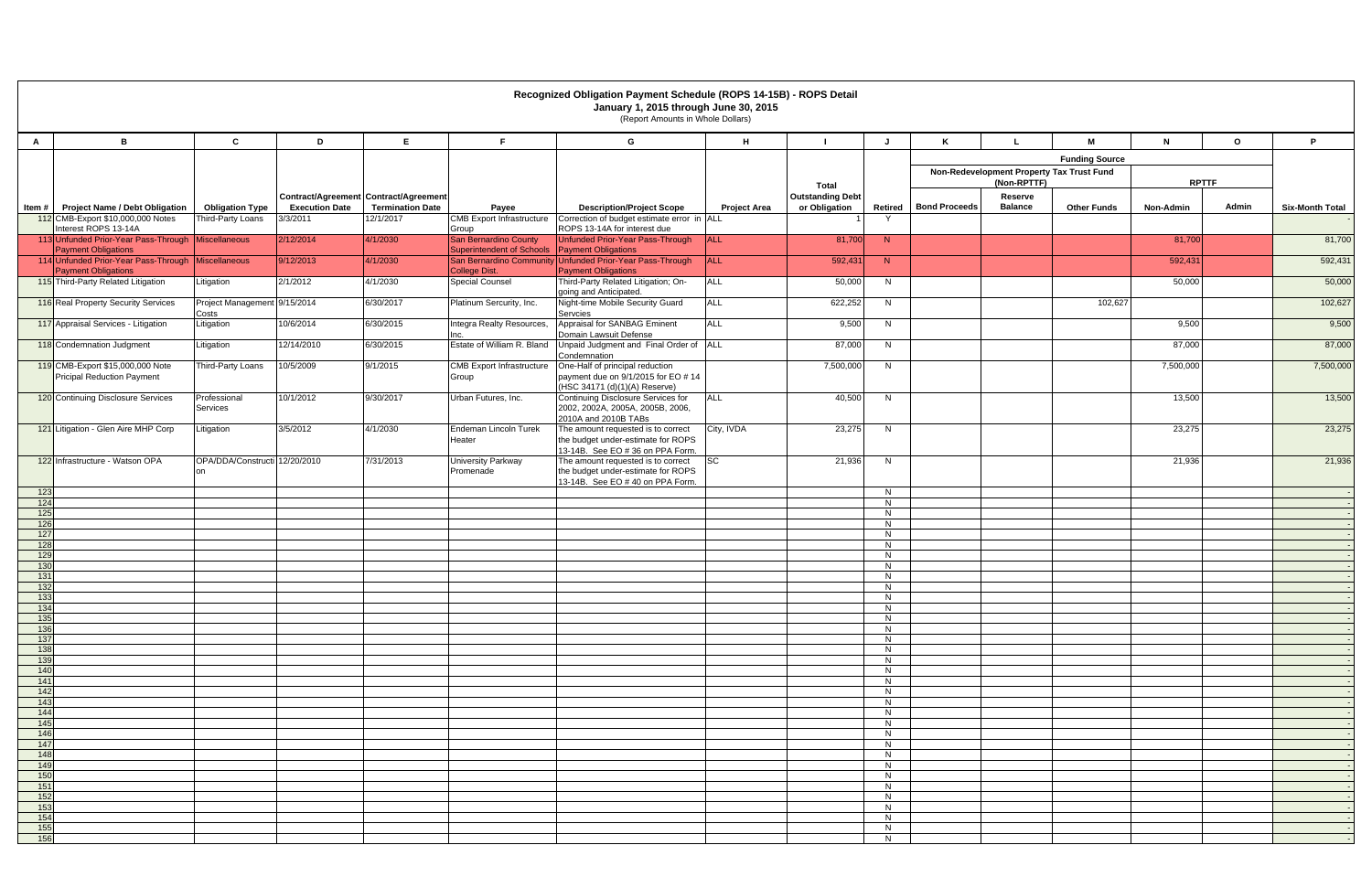|                | Pursuant to Health and Safety Code section 34177 (I), Redevelopment Property Tax Trust Fund (RPTTF) may be listed as a source of payment on the ROPS, but only to the extent no other funding source is available |                                                 |                         |                                                                                            |                                                                                                         |                  |                                  |                                                                                                                                                                                                                                                                         |
|----------------|-------------------------------------------------------------------------------------------------------------------------------------------------------------------------------------------------------------------|-------------------------------------------------|-------------------------|--------------------------------------------------------------------------------------------|---------------------------------------------------------------------------------------------------------|------------------|----------------------------------|-------------------------------------------------------------------------------------------------------------------------------------------------------------------------------------------------------------------------------------------------------------------------|
|                | or when payment from property tax revenues is required by an enforceable obligation. For tips on how to complete the Report of Cash Balances Form, see https://rad.dof.ca.gov/rad-                                |                                                 |                         |                                                                                            |                                                                                                         |                  |                                  |                                                                                                                                                                                                                                                                         |
|                | sa/pdf/Cash Balance Agency Tips Sheet.pdf.                                                                                                                                                                        |                                                 |                         |                                                                                            |                                                                                                         |                  |                                  |                                                                                                                                                                                                                                                                         |
| $\mathbf{A}$   | B                                                                                                                                                                                                                 | $\mathbf c$                                     | D                       | Е                                                                                          | F.                                                                                                      | G                | H                                |                                                                                                                                                                                                                                                                         |
|                |                                                                                                                                                                                                                   |                                                 |                         | <b>Fund Sources</b>                                                                        |                                                                                                         |                  |                                  |                                                                                                                                                                                                                                                                         |
|                |                                                                                                                                                                                                                   |                                                 | <b>Bond Proceeds</b>    |                                                                                            | <b>Reserve Balance</b>                                                                                  |                  | <b>RPTTF</b>                     |                                                                                                                                                                                                                                                                         |
|                |                                                                                                                                                                                                                   |                                                 |                         |                                                                                            |                                                                                                         | Other            |                                  |                                                                                                                                                                                                                                                                         |
|                | <b>Cash Balance Information by ROPS Period</b>                                                                                                                                                                    | <b>Bonds Issued</b><br>on or before<br>12/31/10 | on or after<br>01/01/11 | <b>Prior ROPS</b><br>period balances<br>Bonds Issued and DDR RPTTF<br>balances<br>retained | <b>Prior ROPS</b><br><b>RPTTF</b><br>distributed as<br>reserve for<br>future period(s)   Interest, Etc. | Rent,<br>Grants, | <b>Non-Admin</b><br>and<br>Admin | <b>Comments</b>                                                                                                                                                                                                                                                         |
|                | ROPS 13-14B Actuals (01/01/14 - 06/30/14)                                                                                                                                                                         |                                                 |                         |                                                                                            |                                                                                                         |                  |                                  |                                                                                                                                                                                                                                                                         |
|                | Beginning Available Cash Balance (Actual 01/01/14)                                                                                                                                                                | 24,855,939                                      |                         |                                                                                            |                                                                                                         | 11,043,831       |                                  | Cell C-1 consists of DSRFs and unspent bond<br>proceeds only. All funds are held by US Bank,<br>as Trustee. Cell G-1 is the amount of the<br>retained balance as derived from the OFA DDR<br>and includes the PPAs from ROPS 13-14B and<br>ROPS 14-15A. See Notes Form. |
| $\overline{2}$ | Revenue/Income (Actual 06/30/14)<br>RPTTF amounts should tie to the ROPS 13-14B distribution from the<br>County Auditor-Controller during January 2014                                                            |                                                 |                         |                                                                                            |                                                                                                         |                  |                                  | For Cell G-2, any income during the period is<br>included in Cell G-1. Third-party contributions f<br>debt service paid directly to the Trustee are not<br>included in Cell G2. The amount in Cell H-2 ties<br>11,202,042 to the actual RPTTF distributed by CAC.       |
|                | 3 Expenditures for ROPS 13-14B Enforceable Obligations (Actual<br>06/30/14)<br>RPTTF amounts, H3 plus H4 should equal total reported actual<br>expenditures in the Report of PPA, Columns L and Q                 |                                                 |                         |                                                                                            |                                                                                                         | 334,496          | 10,690,289                       | Third-party expenditures for debt service paid<br>directly by the Trustee are not included in Cell<br>G3.                                                                                                                                                               |
|                | 4   Retention of Available Cash Balance (Actual 06/30/14)<br>RPTTF amount retained should only include the amounts distributed for<br>debt service reserve(s) approved in ROPS 13-14B                             | 24,855,939                                      |                         |                                                                                            |                                                                                                         | 10,709,335       |                                  |                                                                                                                                                                                                                                                                         |
|                | 5 ROPS 13-14B RPTTF Prior Period Adjustment<br>RPTTF amount should tie to the self-reported ROPS 13-14B PPA in the<br>Report of PPA, Column S                                                                     |                                                 |                         | No entry required                                                                          |                                                                                                         |                  | 556,964                          |                                                                                                                                                                                                                                                                         |
|                | 6 Ending Actual Available Cash Balance<br>C to G = $(1 + 2 - 3 - 4)$ , H = $(1 + 2 - 3 - 4 - 5)$                                                                                                                  |                                                 |                         |                                                                                            |                                                                                                         | 10,709,335       |                                  |                                                                                                                                                                                                                                                                         |
|                | ROPS 14-15A Estimate (07/01/14 - 12/31/14)                                                                                                                                                                        |                                                 |                         |                                                                                            |                                                                                                         |                  |                                  |                                                                                                                                                                                                                                                                         |
|                | 7 Beginning Available Cash Balance (Actual 07/01/14)<br>$(C, D, E, G = 4 + 6, F = H4 + F4 + F6, and H = 5 + 6)$                                                                                                   | 24,855,939                                      |                         |                                                                                            |                                                                                                         | 10,709,335       | 556,964                          |                                                                                                                                                                                                                                                                         |
|                | 8 Revenue/Income (Estimate 12/31/14)<br>RPTTF amounts should tie to the ROPS 14-15A distribution from the<br>County Auditor-Controller during June 2014                                                           |                                                 |                         |                                                                                            |                                                                                                         | 440,000          |                                  | The amount shown in cell G-8 is a rental income<br>estimate. The amount shown in cell H-8 equals<br>10,533,920 the amount of RPTTF actually received.                                                                                                                   |
| 9              | Expenditures for ROPS 14-15A Enforceable Obligations (Estimate<br>12/31/14)                                                                                                                                       |                                                 |                         |                                                                                            |                                                                                                         | 4,927,840        |                                  | The amount shown in cell G-9 is the application<br>of a portion of the PPA directed by DOF in its<br>letter of 5-16-14. Third-party contributions for<br>debt service paid directly to the Trustee are not<br>10,533,920   included in Cell G-9.                        |
|                | 10 Retention of Available Cash Balance (Estimate 12/31/14)<br>RPTTF amount retained should only include the amount distributed for<br>debt service reserve(s) approved in ROPS 14-15A                             |                                                 |                         |                                                                                            |                                                                                                         |                  |                                  | The amounts shown in Cells G-10 and H-10 are<br>to be used for enforceable obligations during<br>ROPS 15-16A (excepting the amounts that are<br>collateral deposits).                                                                                                   |
|                | 11 Ending Estimated Available Cash Balance (7 + 8 - 9 -10)                                                                                                                                                        | 24,855,939                                      |                         |                                                                                            |                                                                                                         | 6,221,495        | 556,964                          |                                                                                                                                                                                                                                                                         |

| extent no other funding source is available                                                               |
|-----------------------------------------------------------------------------------------------------------|
| of.ca.gov/rad-                                                                                            |
|                                                                                                           |
|                                                                                                           |
| ı                                                                                                         |
|                                                                                                           |
|                                                                                                           |
|                                                                                                           |
|                                                                                                           |
|                                                                                                           |
|                                                                                                           |
| <b>Comments</b>                                                                                           |
|                                                                                                           |
| Cell C-1 consists of DSRFs and unspent bond                                                               |
| proceeds only. All funds are held by US Bank,                                                             |
| as Trustee. Cell G-1 is the amount of the                                                                 |
| retained balance as derived from the OFA DDR<br>and includes the PPAs from ROPS 13-14B and                |
| ROPS 14-15A. See Notes Form.                                                                              |
| For Cell G-2, any income during the period is                                                             |
| included in Cell G-1. Third-party contributions for                                                       |
| debt service paid directly to the Trustee are not                                                         |
| included in Cell G2. The amount in Cell H-2 ties                                                          |
| to the actual RPTTF distributed by CAC.                                                                   |
| Third-party expenditures for debt service paid<br>directly by the Trustee are not included in Cell<br>G3. |
|                                                                                                           |
|                                                                                                           |
|                                                                                                           |
|                                                                                                           |
|                                                                                                           |
|                                                                                                           |
|                                                                                                           |
|                                                                                                           |
|                                                                                                           |
| The amount shown in cell G-8 is a rental income                                                           |
| estimate. The amount shown in cell H-8 equals                                                             |
| the amount of RPTTF actually received.                                                                    |
| The amount shown in cell G-9 is the application                                                           |
| of a portion of the PPA directed by DOF in its                                                            |
| letter of 5-16-14. Third-party contributions for<br>debt service paid directly to the Trustee are not     |
| included in Cell G-9.                                                                                     |
| The amounts shown in Cells G-10 and H-10 are                                                              |
| to be used for enforceable obligations during                                                             |
| ROPS 15-16A (excepting the amounts that are                                                               |
| collateral deposits).                                                                                     |
|                                                                                                           |

# **Recognized Obligation Payment Schedule (ROPS 14-15B) - Report of Cash Balances**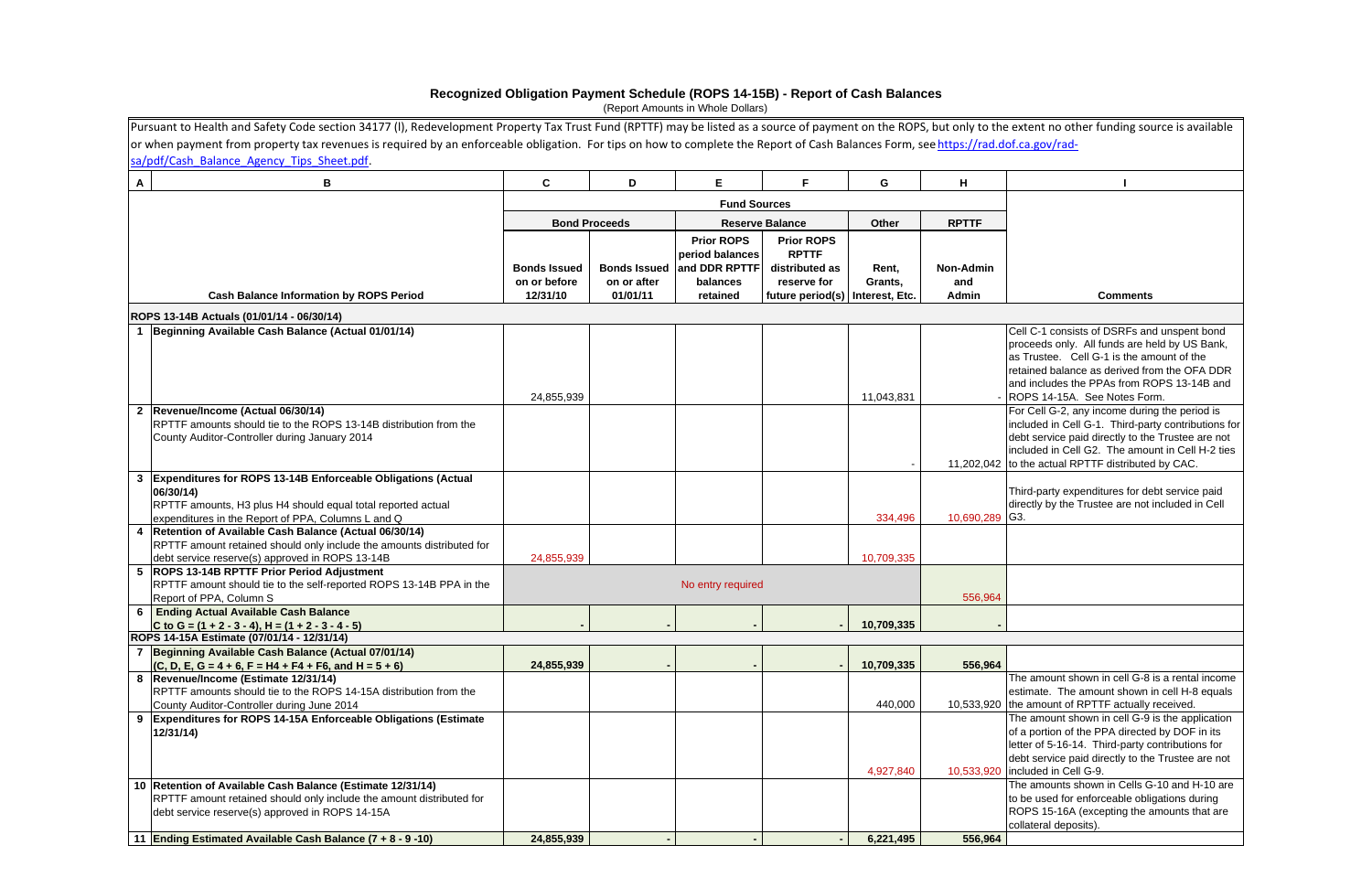|                |                                                              |                      | ROPS 14-15B (January through June 2015) period will be offset by the SA's self-reported ROPS 13-14B prior period adjustment. HSC Section 34186 (a) also specifies that the prior period adjustments self-reported by SAs are s |                      |                               |                                                                                                     |                                            |                     |                                                                        |                           | ROPS 13-14B Successor Agency (SA) Self-reported Prior Period Adjustments (PPA):Pursuant to HSC Section 34186 (a), SAs are required to report the differences between their actual available funding and their actual expenditu |            |                          |                                                                                                           |                                                                                                       |               |
|----------------|--------------------------------------------------------------|----------------------|--------------------------------------------------------------------------------------------------------------------------------------------------------------------------------------------------------------------------------|----------------------|-------------------------------|-----------------------------------------------------------------------------------------------------|--------------------------------------------|---------------------|------------------------------------------------------------------------|---------------------------|--------------------------------------------------------------------------------------------------------------------------------------------------------------------------------------------------------------------------------|------------|--------------------------|-----------------------------------------------------------------------------------------------------------|-------------------------------------------------------------------------------------------------------|---------------|
| $\overline{A}$ | В.                                                           | $\mathbf{c}$<br>D    | E.<br><b>E</b>                                                                                                                                                                                                                 | H<br>G               | $\mathbf{L}$                  | $\mathbf{J}$                                                                                        | K                                          | $\mathbf{L}$        | M                                                                      | $\mathbf N$               | $\mathbf{o}$<br>P.                                                                                                                                                                                                             |            | Q                        | $\mathbf R$                                                                                               | <b>S</b>                                                                                              |               |
|                |                                                              |                      | <b>Non-RPTTF Expenditures</b>                                                                                                                                                                                                  |                      |                               |                                                                                                     |                                            |                     |                                                                        | <b>RPTTF Expenditures</b> |                                                                                                                                                                                                                                |            |                          |                                                                                                           |                                                                                                       |               |
|                |                                                              | <b>Bond Proceeds</b> | <b>Reserve Balance</b>                                                                                                                                                                                                         | <b>Other Funds</b>   |                               |                                                                                                     | Non-Admin                                  |                     |                                                                        |                           | Admin                                                                                                                                                                                                                          |            |                          |                                                                                                           | Net SA Non-Admir<br>and Admin PPA<br>(Amount Used to<br>Offset ROPS 14-15B<br><b>Requested RPTTF)</b> |               |
| Item #         | <b>Project Name / Debt</b><br>Obligation                     | Authorized<br>Actual | Authorized<br>Actual                                                                                                                                                                                                           | Authorized<br>Actual | Authorized                    | Available<br><b>RPTTF</b><br>(ROPS 13-14B<br>distributed + all other<br>available as of<br>01/1/14) | Net Lesser of<br>Authorized /<br>Available | Actual              | <b>Difference</b><br>If K is less than L<br>the difference is<br>zero) | Authorized                | Available<br><b>RPTTF</b><br>(ROPS 13-14B<br>Net Lesser of<br>distributed + all other<br>Authorized /<br>available as of<br>01/1/14)<br>Available                                                                              |            | Actual                   | <b>Difference</b><br>(If total actual<br>exceeds total<br>authorized, the<br>total difference is<br>zero) | <b>Net Difference</b><br>$(M+R)$                                                                      | <b>SA Com</b> |
|                |                                                              | \$                   |                                                                                                                                                                                                                                | $86,248$ \$          | $$11,794,111$ \\$<br>575,738  | $10,831,608$ \$                                                                                     | 10,831,608                                 | 10,274,644          | 556,964                                                                | 370,434                   | 370,434<br>-S                                                                                                                                                                                                                  | 370,434 \$ | 370,434<br>$\mathcal{F}$ |                                                                                                           | 556,964                                                                                               |               |
|                | 1 Intentionally Left Blank<br>2 Intentionally Left Blank     |                      |                                                                                                                                                                                                                                |                      |                               |                                                                                                     |                                            |                     |                                                                        |                           |                                                                                                                                                                                                                                |            |                          |                                                                                                           |                                                                                                       |               |
|                | 3 1998A TABS                                                 | $\sim$               |                                                                                                                                                                                                                                |                      | 235,463                       | 235,463                                                                                             | 235,463                                    | 235,463             | $\sim$ $-$<br>$\sim$                                                   |                           |                                                                                                                                                                                                                                |            |                          |                                                                                                           |                                                                                                       |               |
|                | 4 1998B TABs                                                 |                      |                                                                                                                                                                                                                                |                      | 125,588                       | 125,588                                                                                             | 125,588                                    | 125,588             | $\sim$                                                                 |                           |                                                                                                                                                                                                                                |            |                          |                                                                                                           |                                                                                                       |               |
|                | 5 Intentionally Left Blank                                   | $\sim$               |                                                                                                                                                                                                                                |                      |                               |                                                                                                     | $\sim$ $-$<br>87,969                       |                     | $\sim$ $-$                                                             |                           |                                                                                                                                                                                                                                |            |                          |                                                                                                           |                                                                                                       |               |
|                | 6 2002A TABS<br>7 2002 TABS                                  |                      |                                                                                                                                                                                                                                |                      | 90,375<br>1,891,688           | 87,969<br>1,891,688                                                                                 | 1,891,688                                  | 87,969<br>1,891,688 | $\sim$                                                                 |                           |                                                                                                                                                                                                                                |            |                          |                                                                                                           |                                                                                                       |               |
|                | 8 2005A TABS                                                 | $\sim$               |                                                                                                                                                                                                                                |                      | 1,069,164                     | 1,068,782                                                                                           | 1,068,782                                  | 1,068,782           | $\sim$ $-$                                                             |                           |                                                                                                                                                                                                                                |            |                          |                                                                                                           |                                                                                                       |               |
|                | 9 2005B TABS                                                 |                      |                                                                                                                                                                                                                                |                      | 399,880<br>177                | 399,880                                                                                             | 399,880                                    | 399,880             | $\sim$                                                                 |                           |                                                                                                                                                                                                                                |            |                          |                                                                                                           |                                                                                                       |               |
|                | 10 2010A RECOVERY ZONE<br>11 2010B TABS                      |                      |                                                                                                                                                                                                                                | 43,711               | 154,003<br>410,389<br>246,450 | 300,098<br>246,450                                                                                  | 300,098<br>246,450                         | 300,098<br>246,450  |                                                                        |                           |                                                                                                                                                                                                                                |            |                          |                                                                                                           |                                                                                                       |               |
|                | 12 1995H Highland Lutheran                                   |                      |                                                                                                                                                                                                                                |                      |                               |                                                                                                     |                                            |                     | $\sim$ $-$                                                             |                           |                                                                                                                                                                                                                                |            |                          |                                                                                                           |                                                                                                       |               |
|                | <b>SR Housing</b>                                            |                      |                                                                                                                                                                                                                                | 2,177                | 42,048<br>4,113               | 42,048                                                                                              | 42,048                                     | 41,805              | 243                                                                    |                           |                                                                                                                                                                                                                                |            |                          |                                                                                                           | 243                                                                                                   |               |
|                | 13 1995R Casa Ramona Sr                                      |                      |                                                                                                                                                                                                                                |                      |                               |                                                                                                     |                                            |                     |                                                                        |                           |                                                                                                                                                                                                                                |            |                          |                                                                                                           |                                                                                                       |               |
|                | Housing<br>14 CMB-Export \$15,000,000                        |                      |                                                                                                                                                                                                                                | 40,360               | 83,126                        |                                                                                                     |                                            |                     |                                                                        |                           |                                                                                                                                                                                                                                |            |                          |                                                                                                           |                                                                                                       |               |
|                | <b>Notes</b>                                                 |                      |                                                                                                                                                                                                                                |                      | 393,750                       | 393,750                                                                                             | 393,750                                    | 393,750             |                                                                        |                           |                                                                                                                                                                                                                                |            |                          |                                                                                                           |                                                                                                       |               |
|                | 15 CMB-Export \$10,000,000                                   |                      |                                                                                                                                                                                                                                |                      |                               |                                                                                                     |                                            |                     |                                                                        |                           |                                                                                                                                                                                                                                |            |                          |                                                                                                           |                                                                                                       |               |
|                | <b>Notes</b>                                                 |                      |                                                                                                                                                                                                                                |                      | 262,500                       | 262,500                                                                                             | 262,500                                    | 262,500             |                                                                        |                           |                                                                                                                                                                                                                                |            |                          |                                                                                                           |                                                                                                       |               |
|                | 16 CMB-Export \$8,000,000<br><b>Notes</b>                    |                      |                                                                                                                                                                                                                                |                      | 210,000                       | 210,000                                                                                             | 210,000                                    | 210,000             |                                                                        |                           |                                                                                                                                                                                                                                |            |                          |                                                                                                           |                                                                                                       |               |
|                | 17 Cinema Section 108 Bonds                                  |                      |                                                                                                                                                                                                                                |                      |                               |                                                                                                     |                                            |                     |                                                                        |                           |                                                                                                                                                                                                                                |            |                          |                                                                                                           |                                                                                                       |               |
|                |                                                              |                      |                                                                                                                                                                                                                                |                      | 100,290                       | 100,290                                                                                             | 100,290                                    | 32,263              | 68,027                                                                 |                           |                                                                                                                                                                                                                                |            |                          |                                                                                                           | 68,027                                                                                                |               |
|                | 18 Arden-Guthrie Sec. 108<br><b>Bonds</b>                    |                      |                                                                                                                                                                                                                                |                      |                               |                                                                                                     |                                            |                     |                                                                        |                           |                                                                                                                                                                                                                                |            |                          |                                                                                                           |                                                                                                       |               |
|                | 19 Hillwood-DDA TI                                           |                      |                                                                                                                                                                                                                                |                      |                               |                                                                                                     |                                            |                     |                                                                        |                           |                                                                                                                                                                                                                                |            |                          |                                                                                                           |                                                                                                       |               |
|                | Reimbursement                                                |                      |                                                                                                                                                                                                                                |                      | 356,745                       | 356,745                                                                                             | 356,745                                    |                     | 356,745                                                                |                           |                                                                                                                                                                                                                                |            |                          |                                                                                                           | 356,745                                                                                               |               |
|                | 20 BP CA - Site Remediation                                  |                      |                                                                                                                                                                                                                                |                      | 286,331                       | 197,554                                                                                             | 197,554                                    | 197,554             |                                                                        |                           |                                                                                                                                                                                                                                |            |                          |                                                                                                           |                                                                                                       |               |
|                | 21 Intentionally Left Blank<br>22 Young Electric Sign        |                      |                                                                                                                                                                                                                                |                      |                               |                                                                                                     |                                            |                     | $\sim$                                                                 |                           |                                                                                                                                                                                                                                |            |                          |                                                                                                           |                                                                                                       |               |
|                | Company OPA                                                  |                      |                                                                                                                                                                                                                                |                      | 37,000                        | 37,000                                                                                              | 37,000                                     |                     | 37,000                                                                 |                           |                                                                                                                                                                                                                                |            |                          |                                                                                                           | 37,000                                                                                                |               |
|                | 23 Perris Campus Plaza DDA                                   |                      |                                                                                                                                                                                                                                |                      | 40,000                        | 40,000                                                                                              | 40,000                                     |                     | 40,000                                                                 |                           |                                                                                                                                                                                                                                |            |                          |                                                                                                           | 40,000                                                                                                |               |
|                | 24   SB County Bldg. - TADS                                  |                      |                                                                                                                                                                                                                                |                      | 94,100                        | 37,949                                                                                              | 37,949                                     |                     | 37,949                                                                 |                           |                                                                                                                                                                                                                                |            |                          |                                                                                                           | 37,949                                                                                                |               |
|                | 25 Mapei<br>26 Intentionally Left Blank                      |                      |                                                                                                                                                                                                                                |                      | 17,000                        | 17,000                                                                                              | 17,000                                     |                     | 17,000                                                                 |                           |                                                                                                                                                                                                                                |            |                          |                                                                                                           | 17,000                                                                                                |               |
|                | 27 Intentionally Left Blank                                  |                      |                                                                                                                                                                                                                                |                      |                               |                                                                                                     | $\sim$                                     |                     |                                                                        |                           |                                                                                                                                                                                                                                |            |                          |                                                                                                           |                                                                                                       |               |
|                | 28 2006 TABS                                                 |                      |                                                                                                                                                                                                                                |                      | 1,264,898                     | 612,902                                                                                             | 612,902                                    | 612,902             |                                                                        |                           |                                                                                                                                                                                                                                |            |                          |                                                                                                           |                                                                                                       |               |
|                | 29 Intentionally Left Blank<br>30 PERS - Unfunded Pension    |                      |                                                                                                                                                                                                                                |                      |                               |                                                                                                     |                                            |                     |                                                                        |                           |                                                                                                                                                                                                                                |            |                          |                                                                                                           |                                                                                                       |               |
|                | Liability                                                    |                      |                                                                                                                                                                                                                                |                      |                               |                                                                                                     |                                            |                     |                                                                        |                           |                                                                                                                                                                                                                                |            |                          |                                                                                                           |                                                                                                       |               |
|                | 31 Retireee Health Benefit                                   |                      |                                                                                                                                                                                                                                |                      | 10,977<br>14,850              | 14,850                                                                                              | 14,850                                     | 14,850              | $\sim$ $-$                                                             |                           |                                                                                                                                                                                                                                |            |                          |                                                                                                           |                                                                                                       |               |
|                | 32 Successor Agency Admin.<br>33 Litigation - Carousel Mall  | $\sim$               |                                                                                                                                                                                                                                |                      |                               |                                                                                                     | $\sim$                                     |                     | $\sim$ $-$                                                             | 370,434                   | 370,434                                                                                                                                                                                                                        |            | 370,434                  |                                                                                                           |                                                                                                       |               |
|                | (Placo)                                                      |                      |                                                                                                                                                                                                                                |                      | 40,000                        |                                                                                                     |                                            |                     |                                                                        |                           |                                                                                                                                                                                                                                |            |                          |                                                                                                           |                                                                                                       |               |
|                | 34 Litigation - Peart v. City of                             |                      |                                                                                                                                                                                                                                |                      |                               |                                                                                                     |                                            |                     |                                                                        |                           |                                                                                                                                                                                                                                |            |                          |                                                                                                           |                                                                                                       |               |
|                | San Bernardino                                               |                      |                                                                                                                                                                                                                                |                      | 12,500                        |                                                                                                     |                                            |                     |                                                                        |                           |                                                                                                                                                                                                                                |            |                          |                                                                                                           |                                                                                                       |               |
|                | 35 Intentionally Left Blank<br>36 Litigation - Glen Aire MHP |                      |                                                                                                                                                                                                                                |                      |                               |                                                                                                     |                                            |                     |                                                                        |                           |                                                                                                                                                                                                                                |            |                          |                                                                                                           |                                                                                                       |               |
|                | Corp                                                         |                      |                                                                                                                                                                                                                                |                      | 23,275<br>12,500              | 12,500                                                                                              | 12,500                                     | 12,500              |                                                                        |                           |                                                                                                                                                                                                                                |            |                          |                                                                                                           |                                                                                                       |               |
|                | 37 Intentionally Left Blank                                  |                      |                                                                                                                                                                                                                                |                      |                               |                                                                                                     |                                            |                     | $\sim$ $-$                                                             |                           |                                                                                                                                                                                                                                |            |                          |                                                                                                           |                                                                                                       |               |
|                | 38 Long Term Property                                        |                      |                                                                                                                                                                                                                                |                      |                               |                                                                                                     |                                            |                     |                                                                        |                           |                                                                                                                                                                                                                                |            |                          |                                                                                                           |                                                                                                       |               |
|                | Maintenance<br>39 Intentionally Left Blank                   | $\sim$               |                                                                                                                                                                                                                                |                      | 278,131<br>946,693            | 946,693                                                                                             | 946,693                                    | 946,693             | $\sim$ $-$                                                             |                           |                                                                                                                                                                                                                                |            |                          |                                                                                                           |                                                                                                       |               |
|                | 40 Infrastructure - Watson                                   |                      |                                                                                                                                                                                                                                |                      |                               |                                                                                                     |                                            |                     |                                                                        |                           |                                                                                                                                                                                                                                |            |                          |                                                                                                           |                                                                                                       |               |
|                | <b>OPA</b>                                                   |                      |                                                                                                                                                                                                                                |                      | 21,936<br>400,000             | 400,000                                                                                             | 400,000                                    | 400,000             |                                                                        |                           |                                                                                                                                                                                                                                |            |                          |                                                                                                           |                                                                                                       |               |
|                | 41 Auto Plaza - Reader Board<br>42 Intentionally Left Blank  | $\sim$               |                                                                                                                                                                                                                                |                      |                               |                                                                                                     |                                            |                     | $\sim$                                                                 |                           |                                                                                                                                                                                                                                |            |                          |                                                                                                           |                                                                                                       |               |
|                | 43 Intentionally Left Blank                                  | $-1$                 |                                                                                                                                                                                                                                |                      |                               | $\sim$                                                                                              | $\sim$<br>$\sim$ $-$                       |                     | $\sim$<br>$\sim$ $-$                                                   |                           |                                                                                                                                                                                                                                |            |                          |                                                                                                           |                                                                                                       |               |
|                | 44 Intentionally Left Blank                                  | $\sim$               |                                                                                                                                                                                                                                |                      |                               |                                                                                                     | $\sim$                                     |                     | $\sim$                                                                 |                           |                                                                                                                                                                                                                                |            |                          |                                                                                                           |                                                                                                       |               |
|                | 45 Intentionally Left Blank                                  | $\sim$ 1             |                                                                                                                                                                                                                                |                      |                               |                                                                                                     | $\sim$ $-$                                 |                     | $\sim$                                                                 |                           |                                                                                                                                                                                                                                |            |                          |                                                                                                           |                                                                                                       |               |
|                |                                                              |                      |                                                                                                                                                                                                                                |                      |                               |                                                                                                     |                                            |                     |                                                                        |                           |                                                                                                                                                                                                                                |            |                          |                                                                                                           |                                                                                                       |               |

| r.                                       | mount of Redevelopment Property Tax Trust Fund (RPTTF) approved for the |                                                                                                           |                                                                                                       |                    |
|------------------------------------------|-------------------------------------------------------------------------|-----------------------------------------------------------------------------------------------------------|-------------------------------------------------------------------------------------------------------|--------------------|
| P                                        | Q                                                                       | R                                                                                                         | s                                                                                                     | T                  |
|                                          |                                                                         |                                                                                                           |                                                                                                       |                    |
| Admin                                    |                                                                         |                                                                                                           | Net SA Non-Admin<br>and Admin PPA<br>(Amount Used to<br>Offset ROPS 14-15B<br><b>Requested RPTTF)</b> |                    |
| et Lesser of<br>uthorized /<br>Available | Actual                                                                  | <b>Difference</b><br>(If total actual<br>exceeds total<br>authorized, the<br>total difference is<br>zero) | <b>Net Difference</b><br>$(M+R)$                                                                      | <b>SA Comments</b> |
| 370,434                                  | \$<br>370,434                                                           | $$\mathbb{S}$$<br>$\overline{\phantom{a}}$                                                                | \$<br>556,964                                                                                         |                    |
|                                          |                                                                         |                                                                                                           | $\blacksquare$                                                                                        |                    |
|                                          |                                                                         |                                                                                                           | $\blacksquare$                                                                                        |                    |
|                                          |                                                                         |                                                                                                           | $\overline{\phantom{a}}$<br>÷.                                                                        |                    |
|                                          |                                                                         |                                                                                                           | ÷                                                                                                     |                    |
|                                          |                                                                         |                                                                                                           | $\blacksquare$                                                                                        |                    |
|                                          |                                                                         |                                                                                                           | ÷,<br>÷                                                                                               |                    |
|                                          |                                                                         |                                                                                                           | ÷,                                                                                                    |                    |
|                                          |                                                                         |                                                                                                           | ÷<br>$\overline{\phantom{a}}$                                                                         |                    |
|                                          |                                                                         |                                                                                                           |                                                                                                       |                    |
|                                          |                                                                         |                                                                                                           | 243                                                                                                   |                    |
|                                          |                                                                         |                                                                                                           | $\overline{\phantom{a}}$                                                                              |                    |
|                                          |                                                                         |                                                                                                           | $\overline{\phantom{a}}$                                                                              |                    |
|                                          |                                                                         |                                                                                                           | ۰                                                                                                     |                    |
|                                          |                                                                         |                                                                                                           | ٠                                                                                                     |                    |
|                                          |                                                                         |                                                                                                           | 68,027                                                                                                |                    |
|                                          |                                                                         |                                                                                                           | ٠                                                                                                     |                    |
|                                          |                                                                         |                                                                                                           | 356,745                                                                                               |                    |
|                                          |                                                                         |                                                                                                           | $\overline{\phantom{a}}$<br>$\overline{\phantom{a}}$                                                  |                    |
|                                          |                                                                         |                                                                                                           | 37,000                                                                                                |                    |
|                                          |                                                                         |                                                                                                           | 40,000                                                                                                |                    |
|                                          |                                                                         |                                                                                                           | 37,949<br>17,000                                                                                      |                    |
|                                          |                                                                         |                                                                                                           | $\overline{\phantom{a}}$                                                                              |                    |
|                                          |                                                                         |                                                                                                           | ÷,<br>$\overline{a}$                                                                                  |                    |
|                                          |                                                                         |                                                                                                           | $\overline{\phantom{a}}$                                                                              |                    |
|                                          |                                                                         |                                                                                                           | $\overline{\phantom{a}}$                                                                              |                    |
|                                          | 370,434                                                                 |                                                                                                           | $\blacksquare$<br>$\blacksquare$                                                                      |                    |
|                                          |                                                                         |                                                                                                           | -                                                                                                     |                    |
|                                          |                                                                         |                                                                                                           | $\overline{\phantom{a}}$                                                                              |                    |
|                                          |                                                                         |                                                                                                           | $\blacksquare$                                                                                        |                    |
|                                          |                                                                         |                                                                                                           | ٠<br>÷                                                                                                |                    |
|                                          |                                                                         |                                                                                                           | $\overline{\phantom{a}}$                                                                              |                    |
|                                          |                                                                         |                                                                                                           | ÷                                                                                                     |                    |
|                                          |                                                                         |                                                                                                           | $\overline{\phantom{a}}$                                                                              |                    |
|                                          |                                                                         |                                                                                                           | $\blacksquare$<br>$\overline{\phantom{a}}$                                                            |                    |
|                                          |                                                                         |                                                                                                           | ÷.                                                                                                    |                    |
|                                          |                                                                         |                                                                                                           | $\overline{\phantom{a}}$<br>$\overline{\phantom{a}}$                                                  |                    |

**Recognized Obligation Payment Schedule (ROPS 14-15B) - Report of Prior Period Adjustments**

Reported for the ROPS 13-14B (January 1, 2014 through June 30, 2014) Period Pursuant to Health and Safety Code (HSC) section 34186 (a)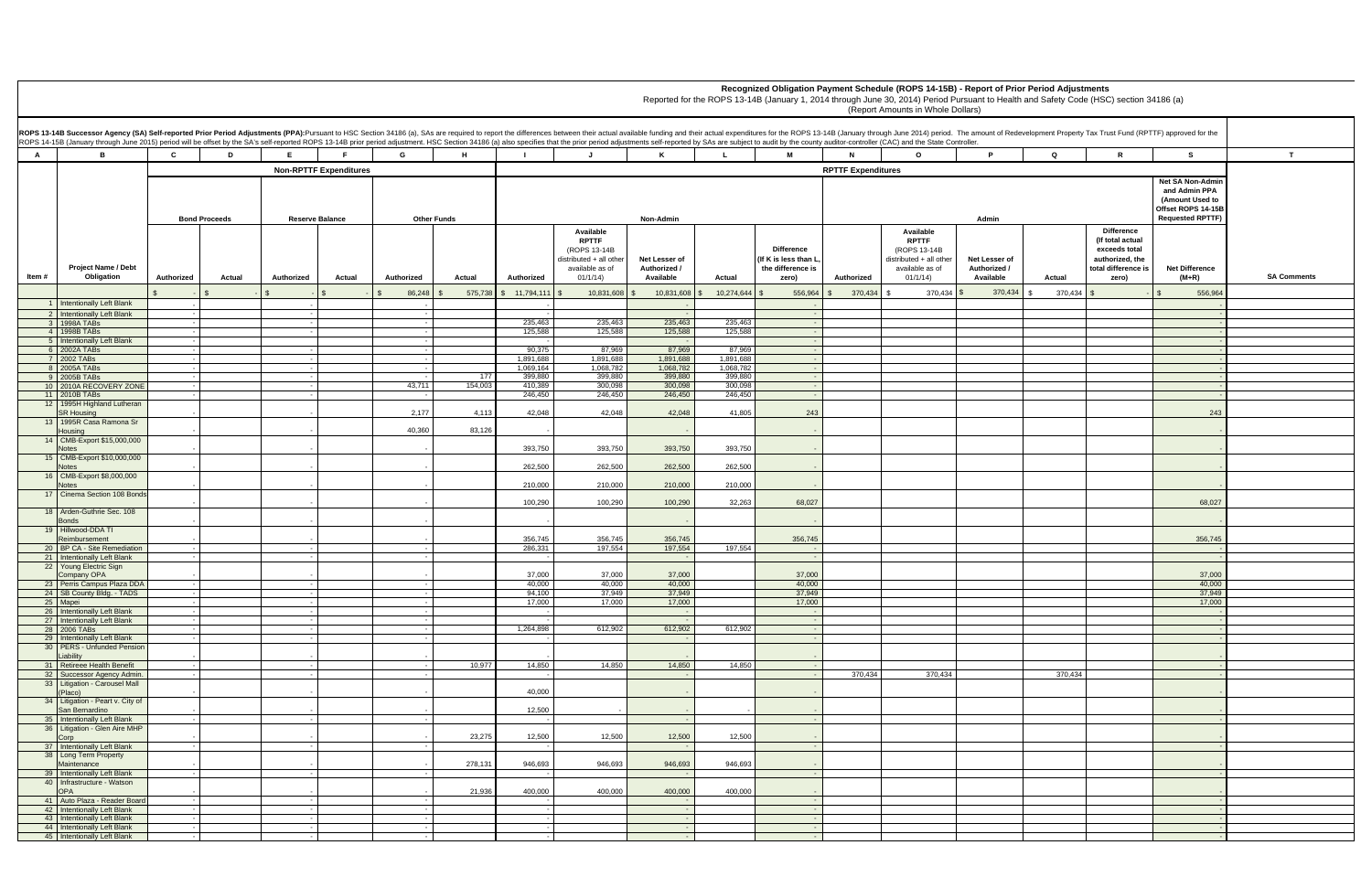**Recognized Obligation Payment Schedule (ROPS 14-15B) - Report of Prior Period Adjustments**

| r.                                                | mount of Redevelopment Property Tax Trust Fund (RPTTF) approved for the |                                                                                                           |                                                                            |                    |
|---------------------------------------------------|-------------------------------------------------------------------------|-----------------------------------------------------------------------------------------------------------|----------------------------------------------------------------------------|--------------------|
| P                                                 | Q                                                                       | R                                                                                                         | s                                                                          | T                  |
|                                                   |                                                                         |                                                                                                           | Net SA Non-Admin<br>and Admin PPA<br>(Amount Used to<br>Offset ROPS 14-15B |                    |
| Admin<br>et Lesser of<br>uthorized /<br>Available | Actual                                                                  | <b>Difference</b><br>(If total actual<br>exceeds total<br>authorized, the<br>total difference is<br>zero) | <b>Requested RPTTF)</b><br><b>Net Difference</b><br>$(M+R)$                | <b>SA Comments</b> |
| 370,434                                           | \$<br>370,434                                                           | \$<br>$\overline{\phantom{a}}$                                                                            | \$<br>556,964                                                              |                    |
|                                                   |                                                                         |                                                                                                           | $\overline{\phantom{a}}$<br>$\overline{\phantom{a}}$                       |                    |
|                                                   |                                                                         |                                                                                                           | $\blacksquare$                                                             |                    |
|                                                   |                                                                         |                                                                                                           | $\blacksquare$<br>÷,                                                       |                    |
|                                                   |                                                                         |                                                                                                           | $\blacksquare$                                                             |                    |
|                                                   |                                                                         |                                                                                                           | $\blacksquare$<br>÷,                                                       |                    |
|                                                   |                                                                         |                                                                                                           | $\overline{\phantom{a}}$                                                   |                    |
|                                                   |                                                                         |                                                                                                           | $\blacksquare$<br>÷.                                                       |                    |
|                                                   |                                                                         |                                                                                                           | $\overline{\phantom{a}}$                                                   |                    |
|                                                   |                                                                         |                                                                                                           | $\overline{\phantom{a}}$<br>÷.                                             |                    |
|                                                   |                                                                         |                                                                                                           | $\blacksquare$                                                             |                    |
|                                                   |                                                                         |                                                                                                           | ٠<br>÷.                                                                    |                    |
|                                                   |                                                                         |                                                                                                           | $\blacksquare$                                                             |                    |
|                                                   |                                                                         |                                                                                                           | ٠<br>$\blacksquare$                                                        |                    |
|                                                   |                                                                         |                                                                                                           | $\blacksquare$                                                             |                    |
|                                                   |                                                                         |                                                                                                           | $\overline{\phantom{a}}$<br>$\blacksquare$                                 |                    |
|                                                   |                                                                         |                                                                                                           | $\blacksquare$<br>$\blacksquare$                                           |                    |
|                                                   |                                                                         |                                                                                                           | $\blacksquare$                                                             |                    |
|                                                   |                                                                         |                                                                                                           | ÷,<br>$\blacksquare$                                                       |                    |
|                                                   |                                                                         |                                                                                                           | ÷,                                                                         |                    |
|                                                   |                                                                         |                                                                                                           | ÷,<br>$\blacksquare$                                                       |                    |
|                                                   |                                                                         |                                                                                                           | ÷                                                                          |                    |
|                                                   |                                                                         |                                                                                                           | ÷<br>$\blacksquare$                                                        |                    |
|                                                   |                                                                         |                                                                                                           | ÷,                                                                         |                    |
|                                                   |                                                                         |                                                                                                           | ÷.<br>$\overline{\phantom{a}}$                                             |                    |
|                                                   |                                                                         |                                                                                                           | ÷,<br>÷,                                                                   |                    |
|                                                   |                                                                         |                                                                                                           |                                                                            |                    |
|                                                   |                                                                         |                                                                                                           | $\overline{\phantom{a}}$<br>$\overline{\phantom{a}}$                       |                    |
|                                                   |                                                                         |                                                                                                           | $\overline{\phantom{a}}$                                                   |                    |
|                                                   |                                                                         |                                                                                                           | $\overline{\phantom{a}}$                                                   |                    |
|                                                   |                                                                         |                                                                                                           | $\overline{\phantom{a}}$                                                   |                    |
|                                                   |                                                                         |                                                                                                           | $\overline{\phantom{a}}$                                                   |                    |
|                                                   |                                                                         |                                                                                                           |                                                                            |                    |

Reported for the ROPS 13-14B (January 1, 2014 through June 30, 2014) Period Pursuant to Health and Safety Code (HSC) section 34186 (a)

| ROPS 13-14B Successor Agency (SA) Self-reported Prior Period Adjustments (PPA):Pursuant to HSC Section 34186 (a), SAs are required to report the differences between their actual available funding and their actual expenditu<br>ROPS 14-15B (January through June 2015) period will be offset by the SA's self-reported ROPS 13-14B prior period adjustment. HSC Section 34186 (a) also specifies that the prior period adjustments self-reported by SAs are s |                          |                      |            |                               |            |                    |                       |                                                                                                    |                                            |            |                                                                         |                           |                                                                                                      |                                            |         |                                                                                                           |                                                                                                              |               |
|------------------------------------------------------------------------------------------------------------------------------------------------------------------------------------------------------------------------------------------------------------------------------------------------------------------------------------------------------------------------------------------------------------------------------------------------------------------|--------------------------|----------------------|------------|-------------------------------|------------|--------------------|-----------------------|----------------------------------------------------------------------------------------------------|--------------------------------------------|------------|-------------------------------------------------------------------------|---------------------------|------------------------------------------------------------------------------------------------------|--------------------------------------------|---------|-----------------------------------------------------------------------------------------------------------|--------------------------------------------------------------------------------------------------------------|---------------|
| A                                                                                                                                                                                                                                                                                                                                                                                                                                                                | $\mathbf{c}$             | D                    | F.         | E                             | G          | H                  |                       | J                                                                                                  | ĸ                                          | L.         | M                                                                       |                           | $\circ$                                                                                              |                                            | Q       | R.                                                                                                        | s                                                                                                            |               |
|                                                                                                                                                                                                                                                                                                                                                                                                                                                                  |                          |                      |            | <b>Non-RPTTF Expenditures</b> |            |                    |                       |                                                                                                    |                                            |            |                                                                         | <b>RPTTF Expenditures</b> |                                                                                                      |                                            |         |                                                                                                           |                                                                                                              |               |
|                                                                                                                                                                                                                                                                                                                                                                                                                                                                  |                          | <b>Bond Proceeds</b> |            | <b>Reserve Balance</b>        |            | <b>Other Funds</b> |                       |                                                                                                    | Non-Admin                                  |            |                                                                         |                           |                                                                                                      | Admin                                      |         |                                                                                                           | <b>Net SA Non-Admin</b><br>and Admin PPA<br>(Amount Used to<br>Offset ROPS 14-15B<br><b>Requested RPTTF)</b> |               |
| <b>Project Name / Debt</b><br>ltem #<br>Obligation                                                                                                                                                                                                                                                                                                                                                                                                               | Authorized               | <b>Actual</b>        | Authorized | Actual                        | Authorized | Actual             | Authorized            | Available<br><b>RPTTF</b><br>(ROPS 13-14B<br>distributed + all other<br>available as of<br>01/1/14 | Net Lesser of<br>Authorized /<br>Available | Actual     | <b>Difference</b><br>(If K is less than L<br>the difference is<br>zero) | Authorized                | Available<br><b>RPTTF</b><br>(ROPS 13-14B)<br>distributed + all other<br>available as of<br>01/1/14) | Net Lesser of<br>Authorized /<br>Available | Actual  | <b>Difference</b><br>(If total actual<br>exceeds total<br>authorized, the<br>total difference is<br>zero) | <b>Net Difference</b><br>$(M+R)$                                                                             | <b>SA Com</b> |
|                                                                                                                                                                                                                                                                                                                                                                                                                                                                  |                          |                      |            |                               | 86,248     |                    | 575,738 \$ 11,794,111 | 10,831,608                                                                                         | 10,831,608                                 | 10,274,644 | 556,964                                                                 | 370,434                   | 370,434                                                                                              | 370,434                                    | 370,434 |                                                                                                           | 556,964                                                                                                      |               |
| 46 Intentionally Left Blank<br>47 Intentionally Left Blank                                                                                                                                                                                                                                                                                                                                                                                                       |                          |                      |            |                               |            |                    |                       |                                                                                                    |                                            |            | $\sim$                                                                  |                           |                                                                                                      |                                            |         |                                                                                                           |                                                                                                              |               |
| 48 Intentionally Left Blank                                                                                                                                                                                                                                                                                                                                                                                                                                      |                          |                      |            |                               |            |                    |                       |                                                                                                    |                                            |            | $\sim$                                                                  |                           |                                                                                                      |                                            |         |                                                                                                           |                                                                                                              |               |
| 49 Intentionally Left Blank                                                                                                                                                                                                                                                                                                                                                                                                                                      |                          |                      |            |                               |            |                    |                       |                                                                                                    | $\sim$                                     |            | $\sim$                                                                  |                           |                                                                                                      |                                            |         |                                                                                                           |                                                                                                              |               |
| 50 Intentionally Left Blank<br>51 Intentionally Left Blank                                                                                                                                                                                                                                                                                                                                                                                                       |                          |                      |            |                               |            |                    |                       |                                                                                                    | $\sim$                                     |            | $\sim$                                                                  |                           |                                                                                                      |                                            |         |                                                                                                           |                                                                                                              |               |
| 52 Intentionally Left Blank                                                                                                                                                                                                                                                                                                                                                                                                                                      | $\overline{\phantom{a}}$ |                      |            |                               |            |                    |                       |                                                                                                    | $\sim$                                     |            | $\sim$ $-$                                                              |                           |                                                                                                      |                                            |         |                                                                                                           |                                                                                                              |               |
| 53 Intentionally Left Blank<br>54 Intentionally Left Blank                                                                                                                                                                                                                                                                                                                                                                                                       |                          |                      |            |                               |            |                    |                       |                                                                                                    | $\sim$                                     |            | $\sim$                                                                  |                           |                                                                                                      |                                            |         |                                                                                                           |                                                                                                              |               |
| 55 Intentionally Left Blank                                                                                                                                                                                                                                                                                                                                                                                                                                      | $\sim$                   |                      |            |                               |            |                    |                       |                                                                                                    | $\sim$ $-$                                 |            | $\sim$ $-$                                                              |                           |                                                                                                      |                                            |         |                                                                                                           |                                                                                                              |               |
| 56 Intentionally Left Blank                                                                                                                                                                                                                                                                                                                                                                                                                                      |                          |                      |            |                               |            |                    |                       |                                                                                                    |                                            |            |                                                                         |                           |                                                                                                      |                                            |         |                                                                                                           |                                                                                                              |               |
| 57 Intentionally Left Blank<br>58 Intentionally Left Blank                                                                                                                                                                                                                                                                                                                                                                                                       |                          |                      |            |                               |            |                    |                       |                                                                                                    |                                            |            |                                                                         |                           |                                                                                                      |                                            |         |                                                                                                           |                                                                                                              |               |
| 59 Intentionally Left Blank                                                                                                                                                                                                                                                                                                                                                                                                                                      |                          |                      |            |                               |            |                    |                       |                                                                                                    |                                            |            | $\sim$                                                                  |                           |                                                                                                      |                                            |         |                                                                                                           |                                                                                                              |               |
| 60 Intentionally Left Blank<br>61 Intentionally Left Blank                                                                                                                                                                                                                                                                                                                                                                                                       |                          |                      |            |                               |            |                    |                       |                                                                                                    | $\sim$                                     |            | $\sim$                                                                  |                           |                                                                                                      |                                            |         |                                                                                                           |                                                                                                              |               |
| 62 Intentionally Left Blank                                                                                                                                                                                                                                                                                                                                                                                                                                      |                          |                      |            |                               |            |                    |                       |                                                                                                    | $\sim$                                     |            | $\sim$                                                                  |                           |                                                                                                      |                                            |         |                                                                                                           |                                                                                                              |               |
| 63 Intentionally Left Blank                                                                                                                                                                                                                                                                                                                                                                                                                                      |                          |                      |            |                               |            |                    |                       |                                                                                                    |                                            |            |                                                                         |                           |                                                                                                      |                                            |         |                                                                                                           |                                                                                                              |               |
| 64 Intentionally Left Blank<br>65 Intentionally Left Blank                                                                                                                                                                                                                                                                                                                                                                                                       | $\sim$                   |                      |            |                               |            |                    |                       |                                                                                                    | $\sim$ $-$<br>$\sim$ $-$                   |            | $\sim$ $-$<br>$\sim$                                                    |                           |                                                                                                      |                                            |         |                                                                                                           |                                                                                                              |               |
| 66 Intentionally Left Blank                                                                                                                                                                                                                                                                                                                                                                                                                                      |                          |                      |            |                               |            |                    |                       |                                                                                                    | $\sim$                                     |            | $\sim$ $-$                                                              |                           |                                                                                                      |                                            |         |                                                                                                           |                                                                                                              |               |
| 67 Intentionally Left Blank<br>68 Intentionally Left Blank                                                                                                                                                                                                                                                                                                                                                                                                       | $\sim$                   |                      |            |                               |            |                    |                       |                                                                                                    | $\sim$ $-$                                 |            | $\sim$ $-$                                                              |                           |                                                                                                      |                                            |         |                                                                                                           |                                                                                                              |               |
| 69 Intentionally Left Blank                                                                                                                                                                                                                                                                                                                                                                                                                                      |                          |                      |            |                               |            |                    |                       |                                                                                                    |                                            |            |                                                                         |                           |                                                                                                      |                                            |         |                                                                                                           |                                                                                                              |               |
| 70 Intentionally Left Blank                                                                                                                                                                                                                                                                                                                                                                                                                                      |                          |                      |            |                               |            |                    |                       |                                                                                                    |                                            |            |                                                                         |                           |                                                                                                      |                                            |         |                                                                                                           |                                                                                                              |               |
| 71 Intentionally Left Blank<br>72 Intentionally Left Blank                                                                                                                                                                                                                                                                                                                                                                                                       | $\sim$                   |                      |            |                               |            |                    |                       |                                                                                                    | $\sim$ $-$                                 |            | $\sim$ $-$                                                              |                           |                                                                                                      |                                            |         |                                                                                                           |                                                                                                              |               |
| 73 Intentionally Left Blank                                                                                                                                                                                                                                                                                                                                                                                                                                      |                          |                      |            |                               |            |                    |                       |                                                                                                    |                                            |            |                                                                         |                           |                                                                                                      |                                            |         |                                                                                                           |                                                                                                              |               |
| 74 Intentionally Left Blank<br>75 Intentionally Left Blank                                                                                                                                                                                                                                                                                                                                                                                                       | $\sim$                   |                      |            |                               |            |                    |                       |                                                                                                    | $\sim$<br>$\sim$                           |            | $\sim$ $-$                                                              |                           |                                                                                                      |                                            |         |                                                                                                           |                                                                                                              |               |
| 76 Intentionally Left Blank                                                                                                                                                                                                                                                                                                                                                                                                                                      |                          |                      |            |                               |            |                    |                       |                                                                                                    |                                            |            |                                                                         |                           |                                                                                                      |                                            |         |                                                                                                           |                                                                                                              |               |
| 77 Intentionally Left Blank                                                                                                                                                                                                                                                                                                                                                                                                                                      | $\sim$ $-$               |                      |            |                               |            |                    |                       |                                                                                                    | $\sim$ $-$                                 |            | $\sim$ $-$                                                              |                           |                                                                                                      |                                            |         |                                                                                                           |                                                                                                              |               |
| 78 Intentionally Left Blank<br>79 Intentionally Left Blank                                                                                                                                                                                                                                                                                                                                                                                                       |                          |                      |            |                               |            |                    |                       |                                                                                                    |                                            |            |                                                                         |                           |                                                                                                      |                                            |         |                                                                                                           |                                                                                                              |               |
| 80 Intentionally Left Blank                                                                                                                                                                                                                                                                                                                                                                                                                                      | $\sim$                   |                      |            |                               |            |                    |                       |                                                                                                    | $\sim$ $-$                                 |            | $\sim$ $-$                                                              |                           |                                                                                                      |                                            |         |                                                                                                           |                                                                                                              |               |
| 81 Intentionally Left Blank<br>82 HSC 34171 (d)(1)(A)                                                                                                                                                                                                                                                                                                                                                                                                            |                          |                      |            |                               |            |                    |                       |                                                                                                    |                                            |            |                                                                         |                           |                                                                                                      |                                            |         |                                                                                                           |                                                                                                              |               |
| Reserve                                                                                                                                                                                                                                                                                                                                                                                                                                                          |                          |                      |            |                               |            |                    |                       |                                                                                                    |                                            |            |                                                                         |                           |                                                                                                      |                                            |         |                                                                                                           |                                                                                                              |               |
| 83 Intentionally Left Blank<br>84 Securities Servicing                                                                                                                                                                                                                                                                                                                                                                                                           |                          |                      |            |                               |            |                    | 71,089                | 71,089                                                                                             | 71,089                                     | 71,089     |                                                                         |                           |                                                                                                      |                                            |         |                                                                                                           |                                                                                                              |               |
| 85 Unfunded Prior-Year Pass-                                                                                                                                                                                                                                                                                                                                                                                                                                     |                          |                      |            |                               |            |                    |                       |                                                                                                    |                                            |            |                                                                         |                           |                                                                                                      |                                            |         |                                                                                                           |                                                                                                              |               |
| <b>Through Payment</b><br>Obligations                                                                                                                                                                                                                                                                                                                                                                                                                            |                          |                      |            |                               |            |                    | 2,644,578             | 2,644,578                                                                                          | 2,644,578                                  | 2,644,578  |                                                                         |                           |                                                                                                      |                                            |         |                                                                                                           |                                                                                                              |               |
| 86 Bond DSRF Investment<br>Services                                                                                                                                                                                                                                                                                                                                                                                                                              |                          |                      |            |                               |            |                    | 78,242                | 78,242                                                                                             | 78,242                                     | 78,242     |                                                                         |                           |                                                                                                      |                                            |         |                                                                                                           |                                                                                                              |               |
| 87 Carousel Mall Past Due<br>Prop. Tax                                                                                                                                                                                                                                                                                                                                                                                                                           |                          |                      |            |                               |            |                    |                       |                                                                                                    |                                            |            |                                                                         |                           |                                                                                                      |                                            |         |                                                                                                           |                                                                                                              |               |
| 88 ACAA Limited Partnership                                                                                                                                                                                                                                                                                                                                                                                                                                      |                          |                      |            |                               |            |                    |                       |                                                                                                    |                                            |            |                                                                         |                           |                                                                                                      |                                            |         |                                                                                                           |                                                                                                              |               |
| Purchase Money Note<br>89 CAC Under Payment                                                                                                                                                                                                                                                                                                                                                                                                                      |                          |                      |            |                               |            |                    |                       |                                                                                                    |                                            |            |                                                                         |                           |                                                                                                      |                                            |         |                                                                                                           |                                                                                                              |               |
| <b>ROPS 13-14A</b><br>90 Discounted settlement of                                                                                                                                                                                                                                                                                                                                                                                                                |                          |                      |            |                               |            |                    |                       |                                                                                                    |                                            |            |                                                                         |                           |                                                                                                      |                                            |         |                                                                                                           |                                                                                                              |               |
| lawsuit to foreclose                                                                                                                                                                                                                                                                                                                                                                                                                                             |                          |                      |            |                               |            |                    |                       |                                                                                                    |                                            |            |                                                                         |                           |                                                                                                      |                                            |         |                                                                                                           |                                                                                                              |               |
| mechanics lien against                                                                                                                                                                                                                                                                                                                                                                                                                                           |                          |                      |            |                               |            |                    |                       |                                                                                                    |                                            |            |                                                                         |                           |                                                                                                      |                                            |         |                                                                                                           |                                                                                                              |               |
| former RDA property<br>91 Discounted settlement of                                                                                                                                                                                                                                                                                                                                                                                                               |                          |                      |            |                               |            |                    |                       |                                                                                                    |                                            |            |                                                                         |                           |                                                                                                      |                                            |         |                                                                                                           |                                                                                                              |               |
| lawsuit to foreclose                                                                                                                                                                                                                                                                                                                                                                                                                                             |                          |                      |            |                               |            |                    |                       |                                                                                                    |                                            |            |                                                                         |                           |                                                                                                      |                                            |         |                                                                                                           |                                                                                                              |               |
| mechanics lien against<br>former RDA property                                                                                                                                                                                                                                                                                                                                                                                                                    |                          |                      |            |                               |            |                    |                       |                                                                                                    |                                            |            |                                                                         |                           |                                                                                                      |                                            |         |                                                                                                           |                                                                                                              |               |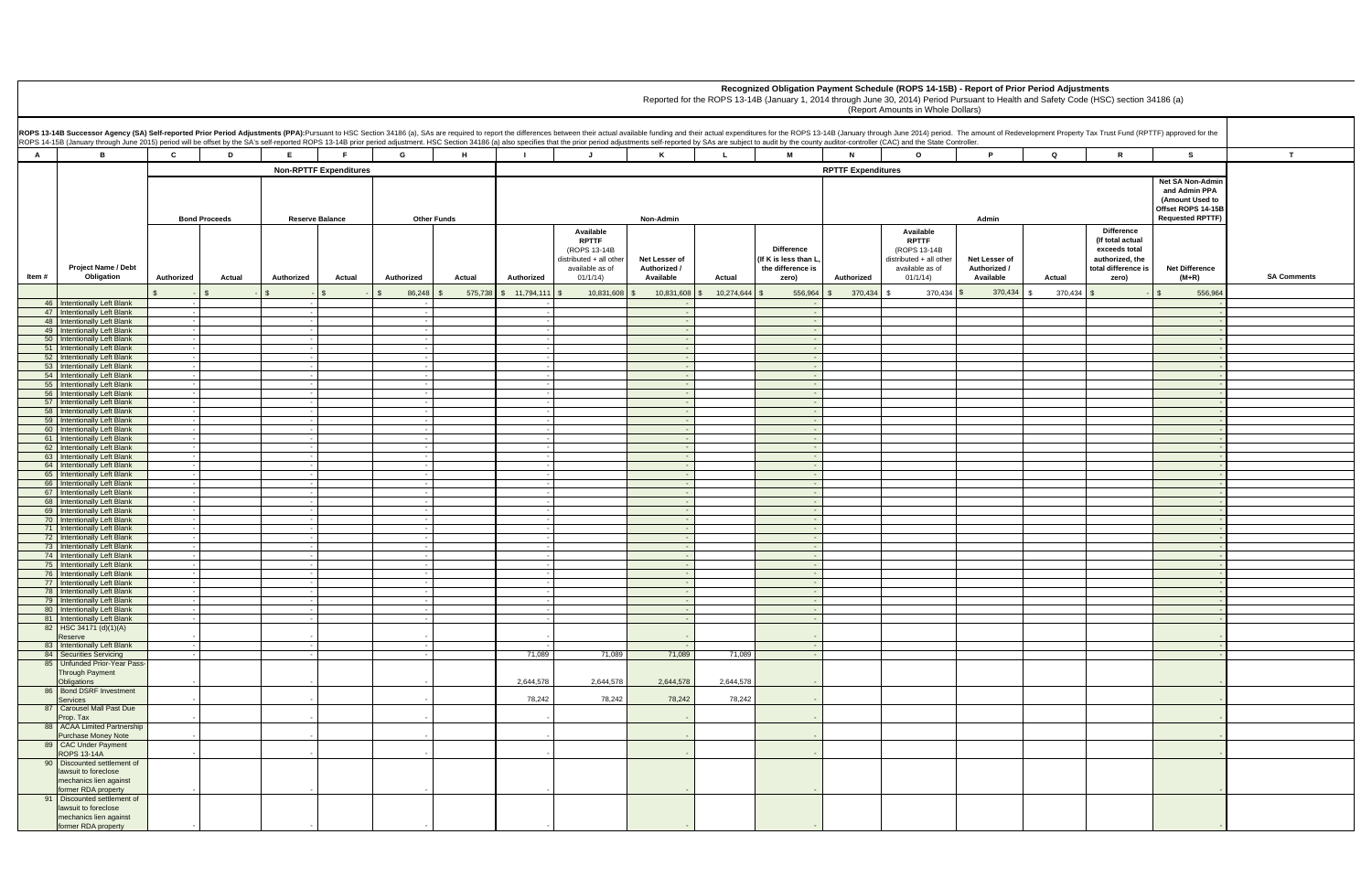### **Recognized Obligation Payment Schedule (ROPS 14-15B) - Report of Prior Period Adjustments**

| r.                                       | mount of Redevelopment Property Tax Trust Fund (RPTTF) approved for the |                                                                                                           |                                                                                                       |                    |
|------------------------------------------|-------------------------------------------------------------------------|-----------------------------------------------------------------------------------------------------------|-------------------------------------------------------------------------------------------------------|--------------------|
| P                                        | Q                                                                       | R                                                                                                         | s                                                                                                     | T                  |
| Admin                                    |                                                                         |                                                                                                           | Net SA Non-Admin<br>and Admin PPA<br>(Amount Used to<br>Offset ROPS 14-15B<br><b>Requested RPTTF)</b> |                    |
| et Lesser of<br>uthorized /<br>Available | Actual                                                                  | <b>Difference</b><br>(If total actual<br>exceeds total<br>authorized, the<br>total difference is<br>zero) | <b>Net Difference</b><br>$(M+R)$                                                                      | <b>SA Comments</b> |
| 370,434                                  | \$<br>370,434                                                           | \$<br>$\qquad \qquad \blacksquare$                                                                        | $\boldsymbol{\$}$<br>556,964                                                                          |                    |
|                                          |                                                                         |                                                                                                           | ÷                                                                                                     |                    |
|                                          |                                                                         |                                                                                                           | $\overline{\phantom{a}}$<br>÷                                                                         |                    |
|                                          |                                                                         |                                                                                                           | ÷,                                                                                                    |                    |
|                                          |                                                                         |                                                                                                           | $\blacksquare$<br>÷                                                                                   |                    |
|                                          |                                                                         |                                                                                                           | $\blacksquare$                                                                                        |                    |
|                                          |                                                                         |                                                                                                           | $\blacksquare$<br>÷                                                                                   |                    |
|                                          |                                                                         |                                                                                                           | $\blacksquare$                                                                                        |                    |
|                                          |                                                                         |                                                                                                           | ÷.<br>÷                                                                                               |                    |
|                                          |                                                                         |                                                                                                           | $\blacksquare$<br>÷.                                                                                  |                    |
|                                          |                                                                         |                                                                                                           | ÷                                                                                                     |                    |
|                                          |                                                                         |                                                                                                           | $\overline{\phantom{a}}$<br>÷,                                                                        |                    |
|                                          |                                                                         |                                                                                                           | ÷                                                                                                     |                    |
|                                          |                                                                         |                                                                                                           | $\blacksquare$<br>÷,                                                                                  |                    |
|                                          |                                                                         |                                                                                                           | $\overline{\phantom{a}}$                                                                              |                    |
|                                          |                                                                         |                                                                                                           | ÷,<br>÷.                                                                                              |                    |
|                                          |                                                                         |                                                                                                           | $\overline{\phantom{a}}$                                                                              |                    |
|                                          |                                                                         |                                                                                                           | $\overline{\phantom{a}}$<br>÷.                                                                        |                    |
|                                          |                                                                         |                                                                                                           | $\overline{\phantom{a}}$<br>٠                                                                         |                    |
|                                          |                                                                         |                                                                                                           | ÷                                                                                                     |                    |
|                                          |                                                                         |                                                                                                           | $\overline{\phantom{a}}$<br>$\overline{\phantom{a}}$                                                  |                    |
|                                          |                                                                         |                                                                                                           | $\overline{\phantom{a}}$                                                                              |                    |
|                                          |                                                                         |                                                                                                           | $\blacksquare$<br>$\blacksquare$                                                                      |                    |
|                                          |                                                                         |                                                                                                           | ÷                                                                                                     |                    |
|                                          |                                                                         |                                                                                                           | ÷,<br>$\blacksquare$                                                                                  |                    |
|                                          |                                                                         |                                                                                                           | $\overline{\phantom{a}}$<br>÷,                                                                        |                    |
|                                          |                                                                         |                                                                                                           | ÷                                                                                                     |                    |
|                                          |                                                                         |                                                                                                           | $\blacksquare$<br>÷,                                                                                  |                    |
|                                          |                                                                         |                                                                                                           | ÷,                                                                                                    |                    |
|                                          |                                                                         |                                                                                                           | ÷<br>$\overline{\phantom{a}}$                                                                         |                    |
|                                          |                                                                         |                                                                                                           | ÷,                                                                                                    |                    |
|                                          |                                                                         |                                                                                                           | ÷.<br>$\blacksquare$                                                                                  |                    |
|                                          |                                                                         |                                                                                                           | ÷,                                                                                                    |                    |
|                                          |                                                                         |                                                                                                           | ÷.<br>$\blacksquare$                                                                                  |                    |
|                                          |                                                                         |                                                                                                           | $\blacksquare$                                                                                        |                    |
|                                          |                                                                         |                                                                                                           | ÷<br>÷,                                                                                               |                    |

Reported for the ROPS 13-14B (January 1, 2014 through June 30, 2014) Period Pursuant to Health and Safety Code (HSC) section 34186 (a)

|        | ROPS 13-14B Successor Agency (SA) Self-reported Prior Period Adjustments (PPA):Pursuant to HSC Section 34186 (a), SAs are required to report the differences between their actual available funding and their actual expenditu |              |                      |              |                               |                       |                    |                          |                                                                                                     |                                            |                          |                                                                          |                           |                                                                                                     |                                            |         |                                                                                                           |                                                                                                       |               |
|--------|--------------------------------------------------------------------------------------------------------------------------------------------------------------------------------------------------------------------------------|--------------|----------------------|--------------|-------------------------------|-----------------------|--------------------|--------------------------|-----------------------------------------------------------------------------------------------------|--------------------------------------------|--------------------------|--------------------------------------------------------------------------|---------------------------|-----------------------------------------------------------------------------------------------------|--------------------------------------------|---------|-----------------------------------------------------------------------------------------------------------|-------------------------------------------------------------------------------------------------------|---------------|
| A      | B                                                                                                                                                                                                                              | $\mathbf{c}$ | D                    | E            | E.                            | G                     | H                  | - 1                      | J                                                                                                   | K                                          | $\mathbf{L}$             | M                                                                        | $\mathbf N$               | $\circ$                                                                                             | P.                                         | Q       | $\mathbb{R}$                                                                                              | <b>S</b>                                                                                              | $\mathbf{T}$  |
|        |                                                                                                                                                                                                                                |              |                      |              | <b>Non-RPTTF Expenditures</b> |                       |                    |                          |                                                                                                     |                                            |                          |                                                                          | <b>RPTTF Expenditures</b> |                                                                                                     |                                            |         |                                                                                                           |                                                                                                       |               |
|        |                                                                                                                                                                                                                                |              | <b>Bond Proceeds</b> |              | <b>Reserve Balance</b>        |                       | <b>Other Funds</b> |                          |                                                                                                     | Non-Admin                                  |                          |                                                                          |                           |                                                                                                     | Admin                                      |         |                                                                                                           | Net SA Non-Admin<br>and Admin PPA<br>(Amount Used to<br>Offset ROPS 14-15B<br><b>Requested RPTTF)</b> |               |
| Item # | <b>Project Name / Debt</b><br>Obligation                                                                                                                                                                                       | Authorized   | Actual               | Authorized   | Actual                        | Authorized            | Actual             | Authorized               | Available<br><b>RPTTF</b><br>(ROPS 13-14B<br>distributed + all other<br>available as of<br>01/1/14) | Net Lesser of<br>Authorized /<br>Available | Actual                   | <b>Difference</b><br>(If K is less than L,<br>the difference is<br>zero) | Authorized                | Available<br><b>RPTTF</b><br>(ROPS 13-14B<br>distributed + all other<br>available as of<br>01/1/14) | Net Lesser of<br>Authorized /<br>Available | Actual  | <b>Difference</b><br>(If total actual<br>exceeds total<br>authorized, the<br>total difference is<br>zero) | <b>Net Difference</b><br>$(M+R)$                                                                      | <b>SA Com</b> |
|        |                                                                                                                                                                                                                                |              |                      | $\mathbf{s}$ | $\mathbb{S}$                  | 86,248 \$<br><b>S</b> |                    | 575,738 \$ 11,794,111 \$ | 10,831,608 \$                                                                                       |                                            | 10,831,608 \$ 10,274,644 | 556,964                                                                  | 370,434<br>$\mathfrak s$  | $370,434$ \$<br>\$                                                                                  | 370,434 \$                                 | 370,434 | $\mathbb{S}$                                                                                              | 556,964                                                                                               |               |
|        | 92 Discounted settlement of<br>lawsuit to foreclose<br>mechanics lien against<br>former RDA property                                                                                                                           |              |                      |              |                               |                       |                    |                          |                                                                                                     |                                            |                          |                                                                          |                           |                                                                                                     |                                            |         |                                                                                                           |                                                                                                       |               |
|        | 93 Discounted settlement of<br>lawsuit to foreclose<br>mechanics lien against<br>former RDA property                                                                                                                           |              |                      |              |                               |                       |                    |                          |                                                                                                     |                                            |                          |                                                                          |                           |                                                                                                     |                                            |         |                                                                                                           |                                                                                                       |               |
|        |                                                                                                                                                                                                                                |              |                      |              |                               |                       |                    |                          |                                                                                                     | $\sim$                                     |                          | $\sim$ $-$<br>. –                                                        |                           |                                                                                                     |                                            |         |                                                                                                           |                                                                                                       |               |
|        |                                                                                                                                                                                                                                |              |                      |              |                               |                       |                    |                          |                                                                                                     | $\sim$                                     |                          | $\sim$ $-$<br>$\sim$ $-$                                                 |                           |                                                                                                     |                                            |         |                                                                                                           |                                                                                                       |               |
|        |                                                                                                                                                                                                                                |              |                      |              |                               |                       |                    |                          |                                                                                                     | $\sim$                                     |                          | $\sim$ $-$                                                               |                           |                                                                                                     |                                            |         |                                                                                                           |                                                                                                       |               |
|        |                                                                                                                                                                                                                                |              |                      |              |                               |                       |                    |                          |                                                                                                     |                                            |                          |                                                                          |                           |                                                                                                     |                                            |         |                                                                                                           |                                                                                                       |               |
|        |                                                                                                                                                                                                                                |              |                      |              |                               |                       |                    |                          |                                                                                                     | $\sim$                                     |                          | $\sim$ $-$                                                               |                           |                                                                                                     |                                            |         |                                                                                                           |                                                                                                       |               |
|        |                                                                                                                                                                                                                                |              |                      |              |                               |                       |                    |                          |                                                                                                     |                                            |                          | $\sim$<br>$\sim$ $-$                                                     |                           |                                                                                                     |                                            |         |                                                                                                           |                                                                                                       |               |
|        |                                                                                                                                                                                                                                |              |                      |              |                               |                       |                    |                          |                                                                                                     | $\sim$                                     |                          | $\sim$ $\sim$<br>$\sim$                                                  |                           |                                                                                                     |                                            |         |                                                                                                           |                                                                                                       |               |
|        |                                                                                                                                                                                                                                |              |                      |              |                               |                       |                    |                          |                                                                                                     | $\sim$                                     |                          | $\sim$<br>$\sim 10^{-1}$                                                 |                           |                                                                                                     |                                            |         |                                                                                                           |                                                                                                       |               |
|        |                                                                                                                                                                                                                                |              |                      |              |                               |                       |                    |                          |                                                                                                     |                                            |                          | . –<br>$\sim$                                                            |                           |                                                                                                     |                                            |         |                                                                                                           |                                                                                                       |               |
|        |                                                                                                                                                                                                                                |              |                      |              |                               |                       |                    |                          |                                                                                                     |                                            |                          | $\sim$ $-$                                                               |                           |                                                                                                     |                                            |         |                                                                                                           |                                                                                                       |               |
|        |                                                                                                                                                                                                                                |              |                      |              |                               |                       |                    |                          |                                                                                                     |                                            |                          | $\sim$<br>$\sim$ $-$                                                     |                           |                                                                                                     |                                            |         |                                                                                                           |                                                                                                       |               |
|        |                                                                                                                                                                                                                                |              |                      |              |                               |                       |                    |                          |                                                                                                     |                                            |                          | $\sim$<br>$\sim$                                                         |                           |                                                                                                     |                                            |         |                                                                                                           |                                                                                                       |               |
|        |                                                                                                                                                                                                                                |              |                      |              |                               |                       |                    |                          |                                                                                                     |                                            |                          | $\sim$<br>$\sim$                                                         |                           |                                                                                                     |                                            |         |                                                                                                           |                                                                                                       |               |
|        |                                                                                                                                                                                                                                |              |                      |              |                               |                       |                    |                          |                                                                                                     |                                            |                          | $\sim$                                                                   |                           |                                                                                                     |                                            |         |                                                                                                           |                                                                                                       |               |
|        |                                                                                                                                                                                                                                |              |                      |              |                               |                       |                    |                          |                                                                                                     |                                            |                          | $\sim$ $\sim$<br>$\sim$                                                  |                           |                                                                                                     |                                            |         |                                                                                                           |                                                                                                       |               |
|        |                                                                                                                                                                                                                                |              |                      |              |                               |                       |                    |                          |                                                                                                     |                                            |                          | . –                                                                      |                           |                                                                                                     |                                            |         |                                                                                                           |                                                                                                       |               |
|        |                                                                                                                                                                                                                                |              |                      |              |                               |                       |                    |                          |                                                                                                     |                                            |                          |                                                                          |                           |                                                                                                     |                                            |         |                                                                                                           |                                                                                                       |               |
|        |                                                                                                                                                                                                                                |              |                      |              |                               |                       |                    |                          |                                                                                                     |                                            |                          |                                                                          |                           |                                                                                                     |                                            |         |                                                                                                           |                                                                                                       |               |
|        |                                                                                                                                                                                                                                |              |                      |              |                               |                       |                    |                          |                                                                                                     |                                            |                          |                                                                          |                           |                                                                                                     |                                            |         |                                                                                                           |                                                                                                       |               |
|        |                                                                                                                                                                                                                                |              |                      |              |                               |                       |                    |                          |                                                                                                     |                                            |                          |                                                                          |                           |                                                                                                     |                                            |         |                                                                                                           |                                                                                                       |               |
|        |                                                                                                                                                                                                                                |              |                      |              |                               |                       |                    |                          |                                                                                                     |                                            |                          |                                                                          |                           |                                                                                                     |                                            |         |                                                                                                           |                                                                                                       |               |
|        |                                                                                                                                                                                                                                |              |                      |              |                               |                       |                    |                          |                                                                                                     |                                            |                          |                                                                          |                           |                                                                                                     |                                            |         |                                                                                                           |                                                                                                       |               |
|        |                                                                                                                                                                                                                                |              |                      |              |                               |                       |                    |                          |                                                                                                     |                                            |                          |                                                                          |                           |                                                                                                     |                                            |         |                                                                                                           |                                                                                                       |               |
|        |                                                                                                                                                                                                                                |              |                      |              |                               |                       |                    |                          |                                                                                                     |                                            |                          |                                                                          |                           |                                                                                                     |                                            |         |                                                                                                           |                                                                                                       |               |
|        |                                                                                                                                                                                                                                |              |                      |              |                               |                       |                    |                          |                                                                                                     |                                            |                          |                                                                          |                           |                                                                                                     |                                            |         |                                                                                                           |                                                                                                       |               |
|        |                                                                                                                                                                                                                                |              |                      |              |                               |                       |                    |                          |                                                                                                     |                                            |                          |                                                                          |                           |                                                                                                     |                                            |         |                                                                                                           |                                                                                                       |               |
|        |                                                                                                                                                                                                                                |              |                      |              |                               |                       |                    |                          |                                                                                                     |                                            |                          |                                                                          |                           |                                                                                                     |                                            |         |                                                                                                           |                                                                                                       |               |
|        |                                                                                                                                                                                                                                |              |                      |              |                               |                       |                    |                          |                                                                                                     |                                            |                          |                                                                          |                           |                                                                                                     |                                            |         |                                                                                                           |                                                                                                       |               |
|        |                                                                                                                                                                                                                                |              |                      |              |                               |                       |                    |                          |                                                                                                     |                                            |                          |                                                                          |                           |                                                                                                     |                                            |         |                                                                                                           |                                                                                                       |               |
|        |                                                                                                                                                                                                                                |              |                      |              |                               |                       |                    |                          |                                                                                                     |                                            |                          |                                                                          |                           |                                                                                                     |                                            |         |                                                                                                           |                                                                                                       |               |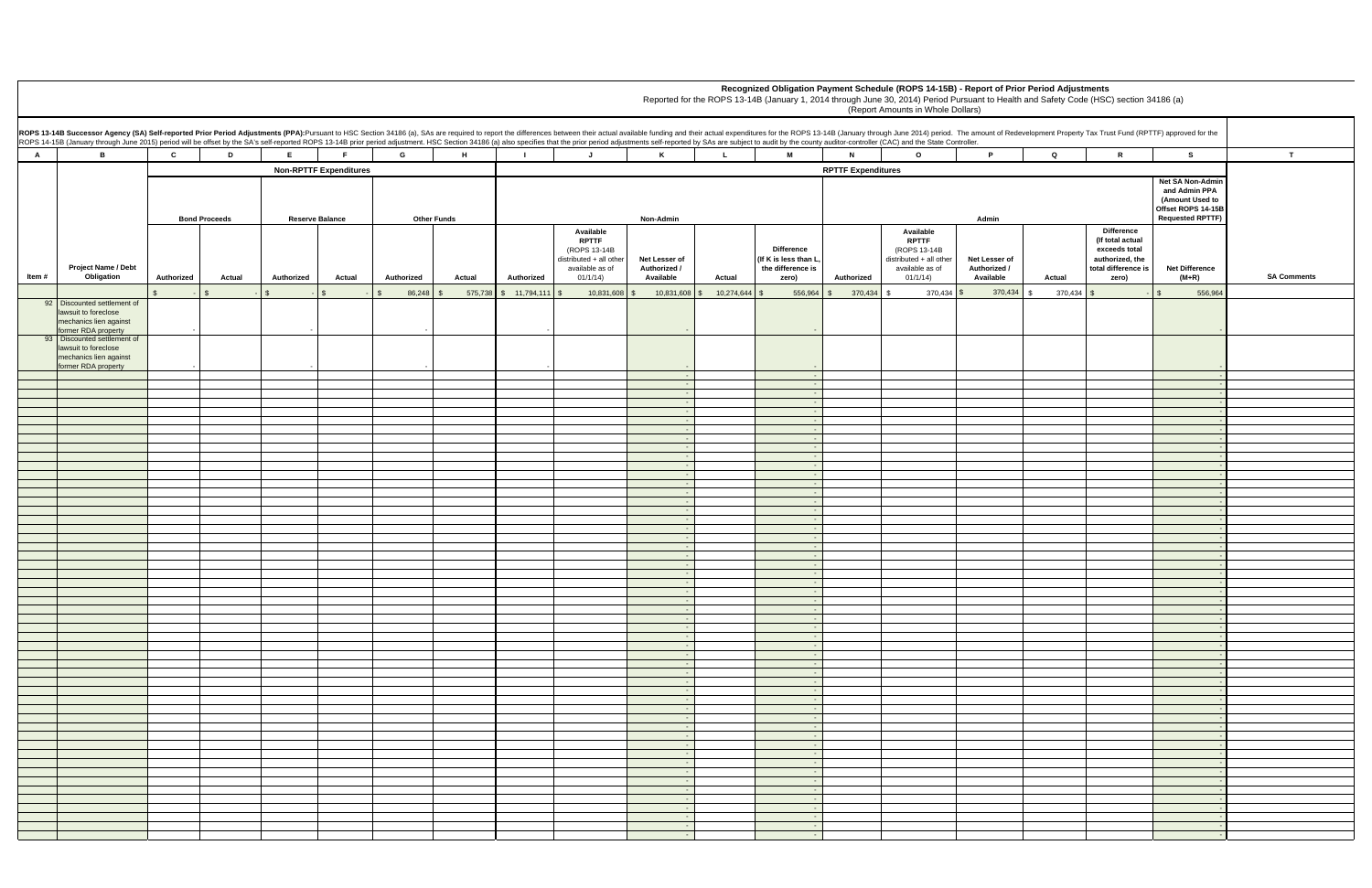|          | <b>Recognized Obligation Payment Schedule (ROPS 14-15B) - Notes</b><br>January 1, 2015 through June 30, 2015                                                                                                                                                                                    |
|----------|-------------------------------------------------------------------------------------------------------------------------------------------------------------------------------------------------------------------------------------------------------------------------------------------------|
|          |                                                                                                                                                                                                                                                                                                 |
| Item#    | <b>Notes/Comments</b>                                                                                                                                                                                                                                                                           |
|          | For the 2010A BABs, the Federal Direct Payment is calculated at 45% of the interest payment. From time to time, the Federal Government under-pays its obligation                                                                                                                                |
|          | 10 which will increase the Successor Agency's payment amount.                                                                                                                                                                                                                                   |
|          | 12   For the 1995H Bonds, the owner's contribution is equal to the estmated amount applicable during ROP 14-15A.                                                                                                                                                                                |
|          | 13   For the 1995R Bonds, the owner's contribution is is equal to the estmated amount applicable during ROP 14-15A                                                                                                                                                                              |
|          | The Arden-Guthrie Section 108 (CDBG) Loan has an RDA stand-by quaranty that may only be called upon if the CDBG funds during any year are insufficient to make<br>18 debt service. Since CDBG revenue is projected to be sufficient during ROPS 14-15A, no current payment is needed from RPTTF |
|          | 19 Due to credit balance, payments to Hillwood are deferred to ROPS 15-16B. Future payments will appear on the "B" ROPS cycles.                                                                                                                                                                 |
|          | 20 The payment amount shown is the unpaid balance from ROPS 14-15A. Future payments will appear on the "B" ROPS cycles.                                                                                                                                                                         |
|          | Due to credit balance, payments to Waterman are deferred to ROPS 15-16B. Future payments will appear on the "B" ROPS cycles. Further, per input from the                                                                                                                                        |
|          | 24 Oversight Board the project's name has been expanded to more correctly describe the project.                                                                                                                                                                                                 |
|          | The Auto Plaza Reader Board Loan Guaranty may only be called on if the Auto Mall Association fails to make a debt service payment to CBB. No such payment failure                                                                                                                               |
|          | 41 is anticipated during ROPS 14-15A.                                                                                                                                                                                                                                                           |
|          | The Successor Agency was unable to fund EO # 82 during ROPS 14-15A. The Successor Agency is holding in abeyance its funding request for EO # 82 for ROPS 14-                                                                                                                                    |
|          | 82   15B. The Successor Agency may reconsider this matter in the future.                                                                                                                                                                                                                        |
|          | DOF denied this item based in part on its belief that some the unpaid property taxes were incurred after the property was transferred from the RDA to the SBEDC. In                                                                                                                             |
|          | fact, the item represents only taxes incurred before the RDA acquired the property. These taxes became an obligation of the RDA when it acquired the property by                                                                                                                                |
| 87       | foreclosure in February 2011. The Successor Agency therefore requests DOF reconsideration of this item.                                                                                                                                                                                         |
|          |                                                                                                                                                                                                                                                                                                 |
| 88       | The Successor Agency is holding in abeyance its funding request for EO #88 for ROPS 14-15B. The Successor Agency may reconsider this matter in the future.                                                                                                                                      |
|          |                                                                                                                                                                                                                                                                                                 |
| 90       | The Successor Agency is holding in abeyance its funding request for EO # 90 for ROPS 14-15B. The Successor Agency may reconsider this matter in the future.                                                                                                                                     |
| 91       | The Successor Agency is holding in abeyance its funding request for EO # 91 for ROPS 14-15B. The Successor Agency may reconsider this matter in the future.                                                                                                                                     |
|          | The Successor Agency is holding in abeyance its funding request for EO # 92 for ROPS 14-15B. The Successor Agency may reconsider this matter in the future.                                                                                                                                     |
| 92       | 95 Unfunded Prior-Year Pass-Through Payment Obligations. The SBCUSD has asked for DOF reconsideration of this EO.                                                                                                                                                                               |
|          | 96 The requested amount is equal to the actual debt service only applicable to the South Valle and 201 Building portions of the 1999 COPs.                                                                                                                                                      |
|          | 113 Unfunded Prior-Year Pass-Through Payment Obligations. The SBCSS has asked for DOF reconsideration of this EO.                                                                                                                                                                               |
|          | 114 Unfunded Prior-Year Pass-Through Payment Obligations. The SBCCD has asked for DOF reconsideration of this EO.                                                                                                                                                                               |
|          | 115 This EO subsumes EO Nos. 33, 34 and 36. EO No. 115 includes costs for third-party litigation for both on-going matters and anticipated litigation.                                                                                                                                          |
|          | 116 EO No. 116 relates to EO No. 38, which has been reduced by the approximate amount of EO No. 116.                                                                                                                                                                                            |
|          | 119 The \$7.5 million of RPTTF requested represents one-half of principal reduction payment due on 9/1/2015 for EO # 14 (HSC 34171 (d)(1)(A) Reserve)                                                                                                                                           |
|          | 120 This EO was inadvertently not included in prior ROPS. Including this item on this and future ROPS will correct the oversight.                                                                                                                                                               |
| 121      | The amount requested is to correct the budget under-estimate for ROPS 13-14B. See EO #36 on PPA Form.                                                                                                                                                                                           |
|          | 122 The amount requested is to correct the budget under-estimate for ROPS 13-14B. See EO #40 on PPA Form.                                                                                                                                                                                       |
|          | In column "I" (total outstanding debt or obligation), the amount shown for EO # 119 is also included within the amount shown for EO # 14. Therefore, the total of the                                                                                                                           |
| 14 & 119 | Successor Agency's outstanding obligations shown in Excel Cell I-6 is actually \$7,500,000 less for a total of \$243,729,149.                                                                                                                                                                   |
|          |                                                                                                                                                                                                                                                                                                 |
|          | PRIOR PERIOD ADJUSTMENT FORM                                                                                                                                                                                                                                                                    |
|          | For EO # 10, the actual debt service payment due was \$454,100. Of this amount, \$110,288 was paid from the Federal Direct Payment, \$43,715 was paid from prior                                                                                                                                |
|          | 10 period suplus funds on hand with the Trustee and \$300,098 was paid from RPTTF from ROPS 13-14B.                                                                                                                                                                                             |
|          |                                                                                                                                                                                                                                                                                                 |
|          | For EO # 12, the actual debt service payment due was \$104,225. Of this amount, \$4,113 was paid with Highland Lutheran funds, \$41,805 was paid from Successor                                                                                                                                 |
|          | 12 Agency RPTTF funds from ROPS 13-14B and \$58,307 was paid from ROPS 14-15A RPTTF from EO # 99 and will be reported on the PPA from on ROPS 15-16A.                                                                                                                                           |
|          | For EO # 13, the actual debt service payment due was \$95,360. Of this amount, \$83,128 was paid with Casa Ramona funds and \$12,232 was paid from ROPS 14-                                                                                                                                     |
|          | 13 15A RPTTF from EO # 100 and will be reported on the PPA form in ROPS 15-16A.                                                                                                                                                                                                                 |
|          |                                                                                                                                                                                                                                                                                                 |